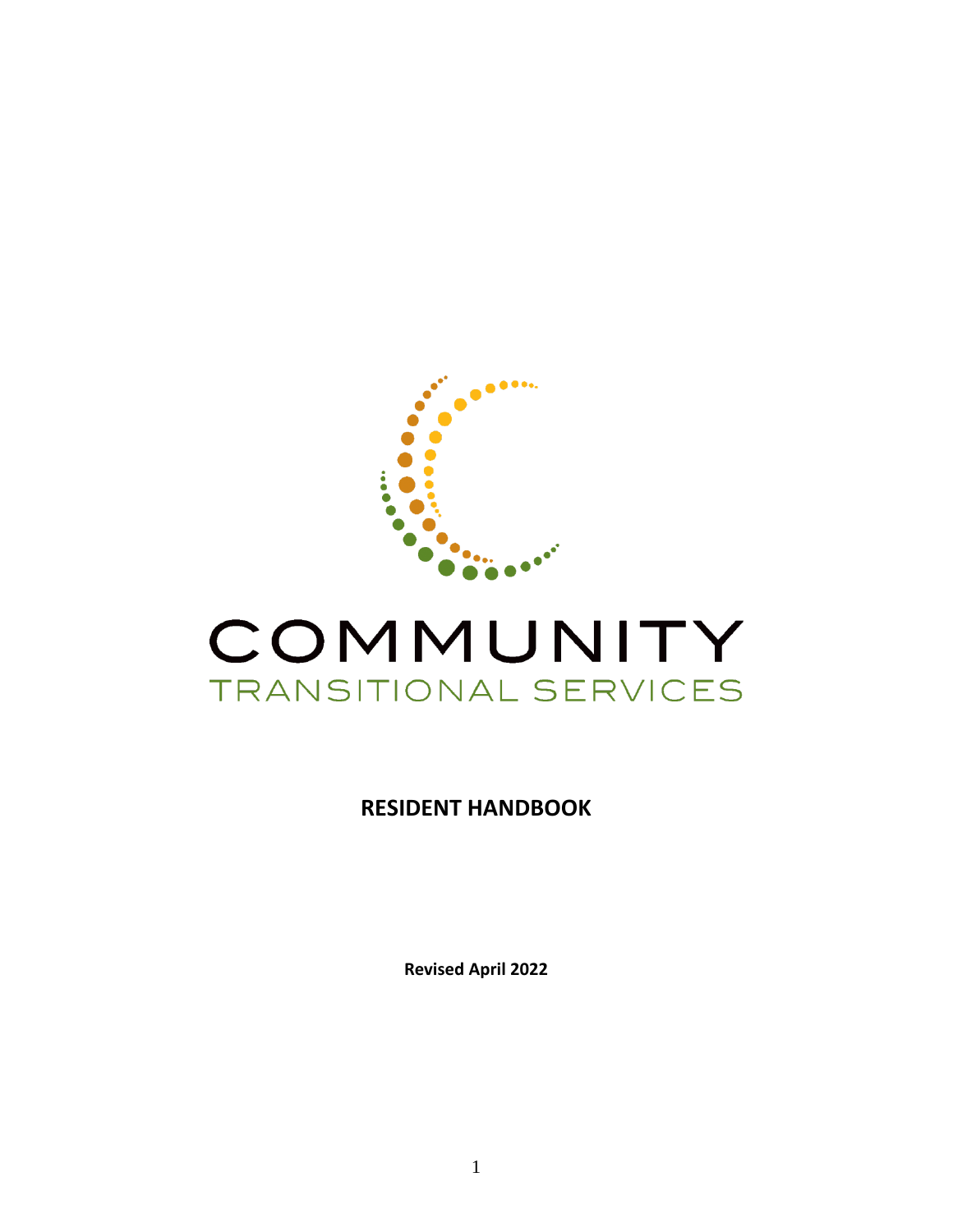# **TABLE OF CONTENTS**

| Introduction                        | $\overline{3}$ | Alcohol/Drug Testing                      | 19        |
|-------------------------------------|----------------|-------------------------------------------|-----------|
| <b>Resident Rights</b>              | $3-4$          | $19-20$<br><b>Emergency Drills</b>        |           |
| Programs & Services                 | 5              | <b>Restricted Areas</b><br>$20 - 21$      |           |
| <b>General Population</b>           | $5 - 6$        | 21<br><b>Searches</b>                     |           |
| <b>SAP Requirements</b>             | $6 - 7$        | 21<br>Vending                             |           |
| <b>SAP Jobs</b>                     | $\overline{7}$ | <b>Telmate Tablets</b><br>$21 - 22$       |           |
| <b>Outside Employment (SAP)</b>     | 8              | Commissary<br>23                          |           |
| <b>Cardinal Rules</b>               | $\overline{8}$ | $23 - 24$<br><b>Tobacco Products</b>      |           |
| <b>House Rules</b>                  | 9              | <b>ATM Trips</b><br>24                    |           |
| Disciplinary Action                 | 10             | 24<br><b>Phone Access</b>                 |           |
| Peer Accountability                 | 10             | $24 - 25$<br>Mail Procedures/Money Orders |           |
| <b>Awareness Panel</b>              | $10-11$        | $25 - 27$<br>In House Visitation          |           |
| <b>Recovery Focus</b>               | 11             | <b>Incoming Resident Property</b><br>27   |           |
| <b>Control Center</b>               | 12             | Religious Services                        | 27        |
| Counselors                          | 12             | Law Library                               | 78        |
| <b>Bulletin Boards</b>              | 12             | Education                                 | 28        |
| Housing & Bed Assignments           | $12-13$        | <b>Dress Code</b>                         | 28        |
| <b>Community Movement</b>           | 13             | <b>Issued Property</b>                    | 28        |
| Headcounts                          | $13 - 14$      | Personal Hygiene                          | 28        |
| Escapes/Absconsions                 | 14             | Laundry                                   | 29        |
| <b>Facility Sanitation</b>          | $14 - 15$      | <b>Personal Property</b>                  | 29        |
| <b>Cleaning Assignments</b>         | 15             | Recreation                                | $30 - 31$ |
| Dining Room                         | $15 - 16$      | <b>Resident Point Award System</b>        | 31        |
| <b>Medical/Dental Services</b>      | $16-17$        | Transportation                            | 31        |
| <b>Medicated Assisted Treatment</b> | 17             | <b>Grievance Procedure</b>                | 31-32     |
| Medication                          | $17 - 18$      | <b>PREA</b>                               | 32-34     |
| <b>HIV/AIDS</b>                     | 18-19          |                                           |           |
|                                     |                |                                           |           |
|                                     |                |                                           |           |
|                                     |                |                                           |           |
|                                     |                |                                           |           |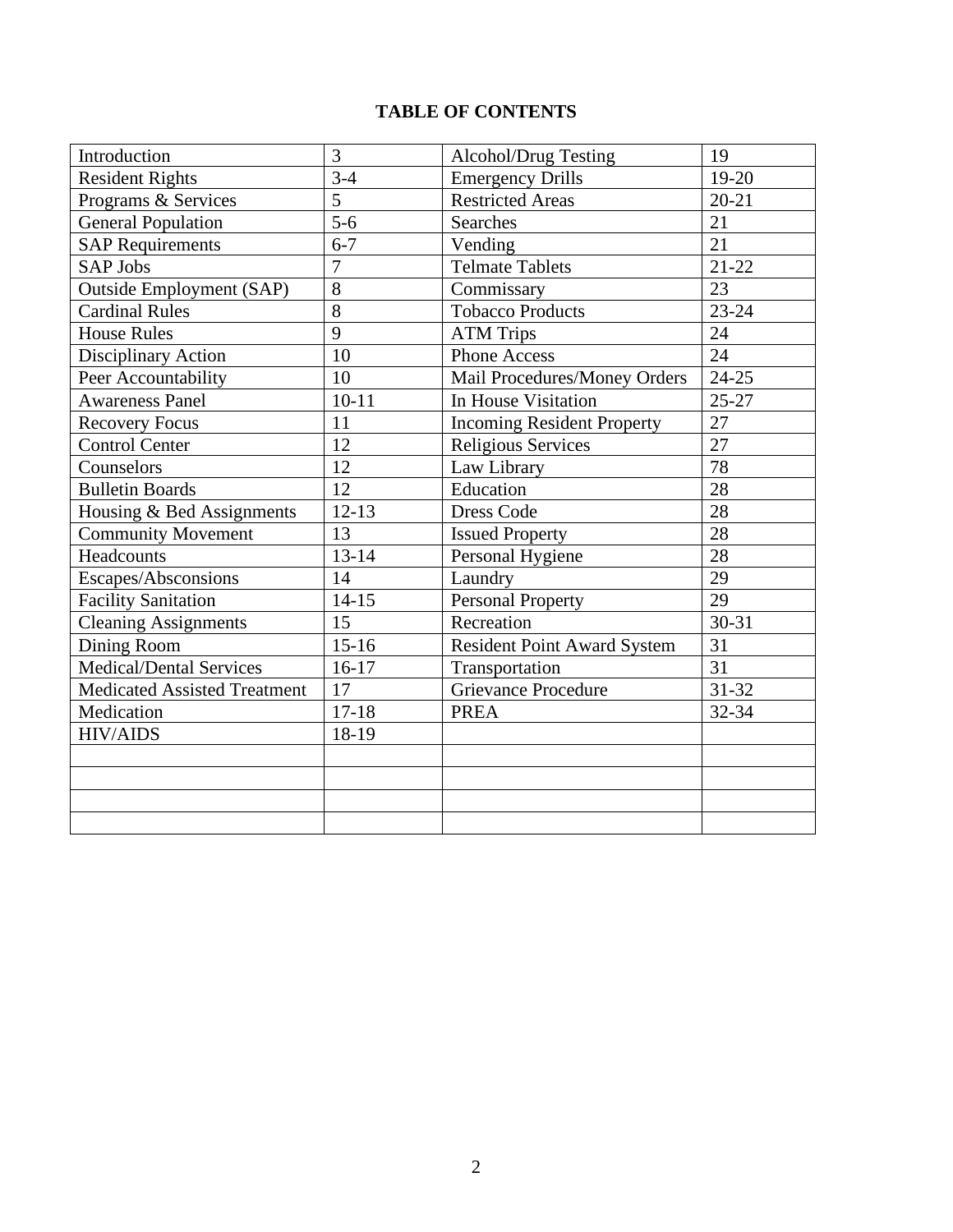## **INTRODUCTION**

Welcome to Community Transitional Services (CTS) facility. The purpose of CTS is to provide a seamless transition from prison to the community. This re-entry process will be accomplished by providing suitable housing, assistance in obtaining employment, and participation in appropriate programs.In addition, CTS strives to provide sound, evidence-based treatment for drug and alcohol addiction.

CTS staff is here to assist, encourage and support you in your return to the community. Upon your arrival you will be assigned a counselor. He/she will work with you during your stay to ensure a smooth transition back into the community. Please ensure that you keep your counselor updated on issues or concerns that could affect your status in the facility programming.

CTS currently serves men from the Kentucky Department of Corrections who are community custody inmates, probationers, and parolees – primarily participating in SAP. The rules may differ based on your status. It is important to remember what may apply to one resident may not necessarily apply to you. If you are not sure what your status is, please see your Counselor.

Facility rules and operational procedures are contained in the CTS Policy and Procedures Manual. Important changes in policy will be on the facility bulletin boards.

## **RESIDENT RIGHTS**

As a resident at CTS, you are afforded the following rights:

- ➢ *The right to medical and dental services needed to maintain basic health.*
- ➢ *The right to be protected from personal abuse, corporal punishment, personal injury, disease, property damage, and harassment.*
- ➢ *The right to be free from discrimination in program access, work assignment, living assignment, and administrative decisions based on race, religion, national origin, gender, disability, sexual orientation, or political views. A resident shall not discriminate against another resident or staff for the same reasons.*
- ➢ *The right to reasonable access to general public through the communications media, subject only to the limitations necessary to maintain facility order and protect a resident's privacy. The resident shall communicate to the media in an honest manner. The media request for an interview and the resident's consent shall be in writing.*
- ➢ *The right to be subjected to a search plan and preservation of evidence that is governed by policy if a resident is suspected of a new crime.*
- ➢ *The right of freedom in personal grooming unless a valid interest justifies otherwise. The resident shall be responsible not to jeopardize safety and hygiene requirements by this freedom.*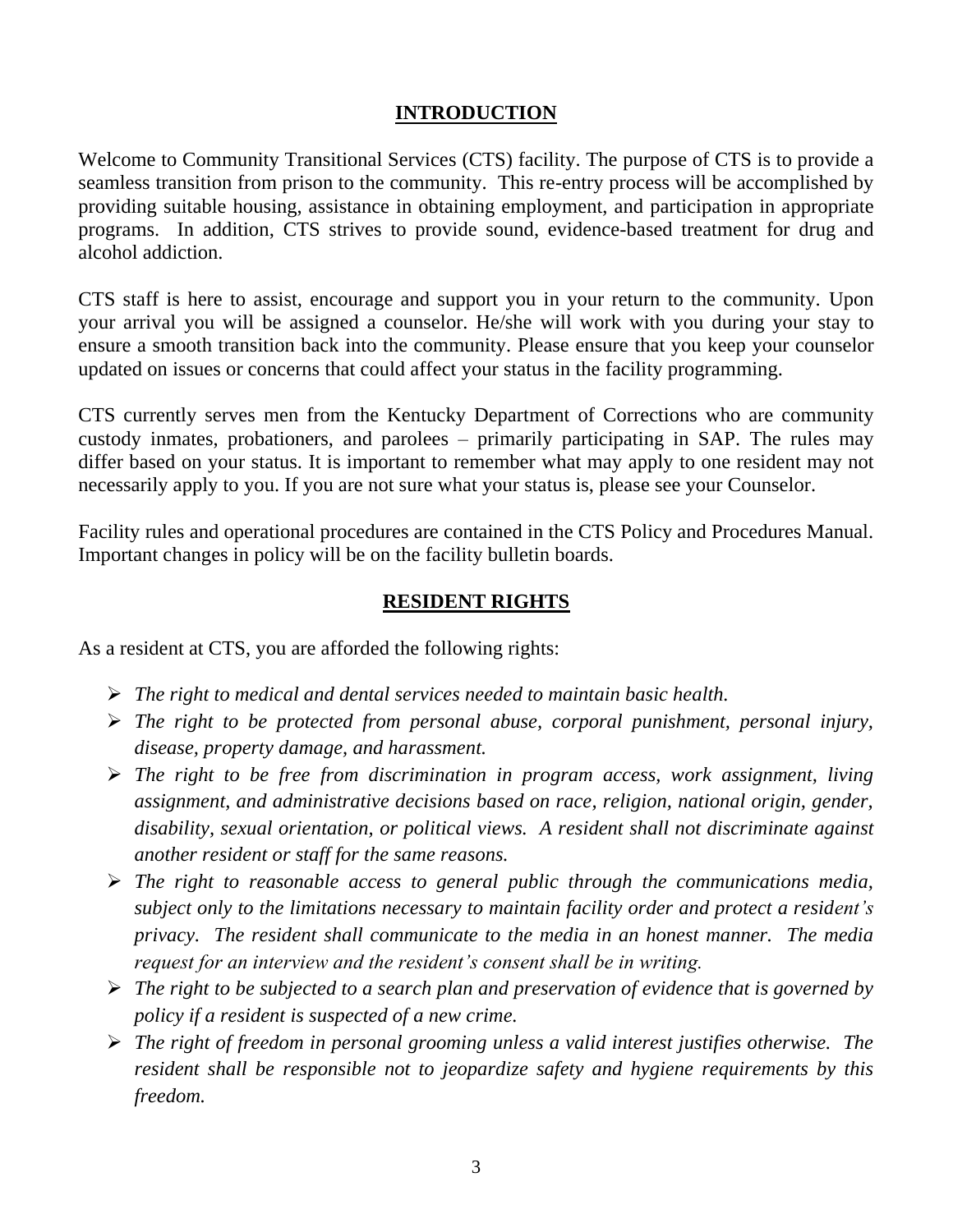- ➢ *The right to a written grievance procedure shall be available to all residents and will include appeal opportunities. The resident shall be responsible for using the grievance procedure in an honest and constructive manner.*
- ➢ *The right to be safeguarded from medical and pharmaceutical testing for the experimental or research purposes and to voluntarily participate in non-medical and nonpharmaceutical testing/research. The resident shall provide honest and truthful responses to testing or research.*
- ➢ *The right to have access to religious resources, services, instruction, or counseling on a voluntary basis.*
- ➢ *The right to have reasonable contact with an attorney for legal matters (via telephone, mail, visits) and unrestricted/uncensored legal correspondence to/from an attorney and the courts.*
- ➢ *Each resident will have an assigned counselor to provide counsel, guidance, and assistance in reaching the resident's transitional goals.*
- ➢ *The amount of written mail/correspondence received or sent out will not be limited.*
- ➢ *Each resident will have reasonable access to a telephone – which are available in dorms.*
- ➢ *Rule violations will be fairly processed.*
- ➢ *Residents will not have authority over other residents. Residents will not be given the task of providing services for residents.*

# **As a SAP Participant, you are afforded the following additional rights:**

- ➢ *No resident shall be unlawfully discriminated against in determining eligibility for treatment services.*
- ➢ *Resident has the right to fair and humane treatment.*
- ➢ *Resident has the right to give informed consent to treatment. Client's signature on the program contract/agreement shall be considered informed consent.*
- ➢ *Resident has the right to receive confidential treatment services. Any exceptions to confidentiality are outlined in the program agreement/contract.*
- ➢ *Resident has the right to provide input into his treatment plan and be informed of its contents.*
- ➢ *Resident has the right to receive individual treatment.*
- ➢ *Resident has the right to receive aftercare recommendations that are discussed with him.*
- ➢ *Resident has the right to refuse or withdraw from treatment at any time. Sanctions may be imposed by the DOC as a result.*
- ➢ *Resident has the right to file a grievance in accordance with the institutional policy and file appeals regarding termination according to policy 13.8. Resident may also file a grievance according to CTS policy.*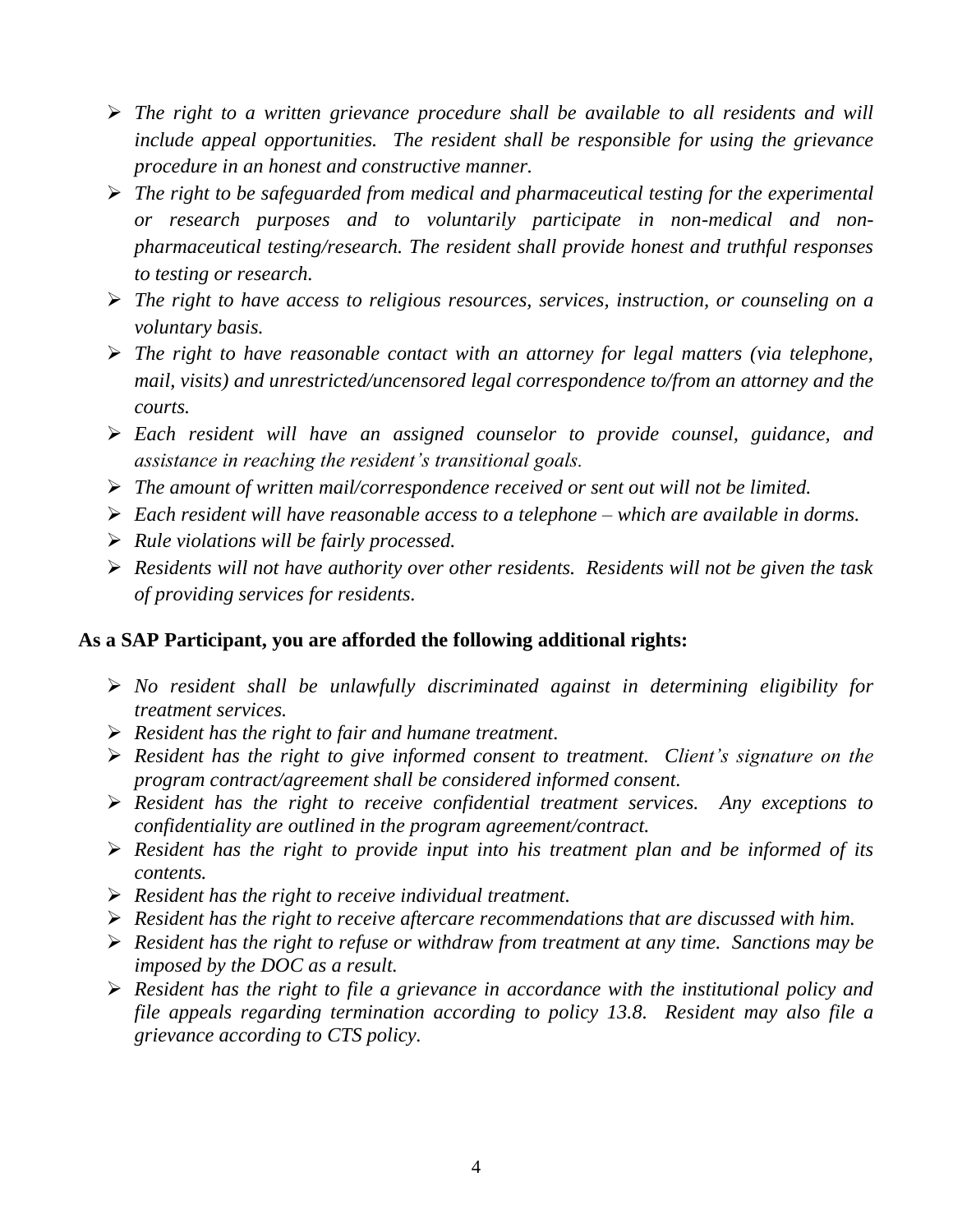# **PROGRAMS AND SERVICES**

CTS offers the following services to residents:

| SAP New Directions Cognitive-Behavioral Therapy                            |                                |                                                     |  |  |
|----------------------------------------------------------------------------|--------------------------------|-----------------------------------------------------|--|--|
| Clean and safe living conditions                                           |                                | Kitchen & Dining room                               |  |  |
| Vending area                                                               |                                | Transportation Assistance Indoor/Outdoor Recreation |  |  |
|                                                                            | Drug Testing Release Placement | <b>Job Placement</b>                                |  |  |
| Assistance w/ medical insurance                                            |                                | <b>AA/NA</b>                                        |  |  |
| In house religious services                                                |                                | In-house Medical Services weekly                    |  |  |
| In house commissary                                                        |                                | <b>Portal/New Directions</b>                        |  |  |
| MRT, Anger Management and Parenting Programs                               |                                |                                                     |  |  |
| <b>SAP and MRT Mentor Programs</b>                                         |                                |                                                     |  |  |
| Referrals for medical, psychiatric, dental, clothing assistance, GED, etc. |                                |                                                     |  |  |

MRT, MRT Anger Management and MRT Parenting are conducted by DOC approved facilitators. Successful completion of these programs may result in 60-days of good time. Residents must be compliant with phase work and be in the program for a minimum of 85 days prior to beginning any MRT program. Residents who arrive from another facility and were participating in any evidence-based programming in good standing will be placed in the equivalent programming at CTS within 30 days.

**Please note the policies and procedures are explained in this document; although, it may not include every circumstance/situation dealt with in the facility. Per the Kentucky Department of Corrections, CTS staff are not allowed to make exceptions to policies/rules. Making exceptions causes too much confusion.**

#### **General Population Residents**

It is noted that the DOC does not normally refer individuals to CTS who will not be participating in SAP. Residents who are not participating in SAP will have residencies of varying lengths – depending on one's ability to work through the program, secure employment, and find a suitable home placement.

Parolees are required to seek employment. If you have a home placement pending outside the Louisville area, you will not be allowed to go outside the facility for job search. You will be required to complete in house janitorial/maintenance duties at the discretion of staff. Lying in bed and watching television all day is not an option.

You must advise your counselor of your release county upon arrival. Changing your county of release after arrival is prohibited.

Inmates who complete SAP and have not reached their parole date will likely remain at CTS in general population. But, all are expected to behave in accordance with SAP guidelines as a SAP graduate. Transfer to a different facility is determined by the DOC. Inmates are required to work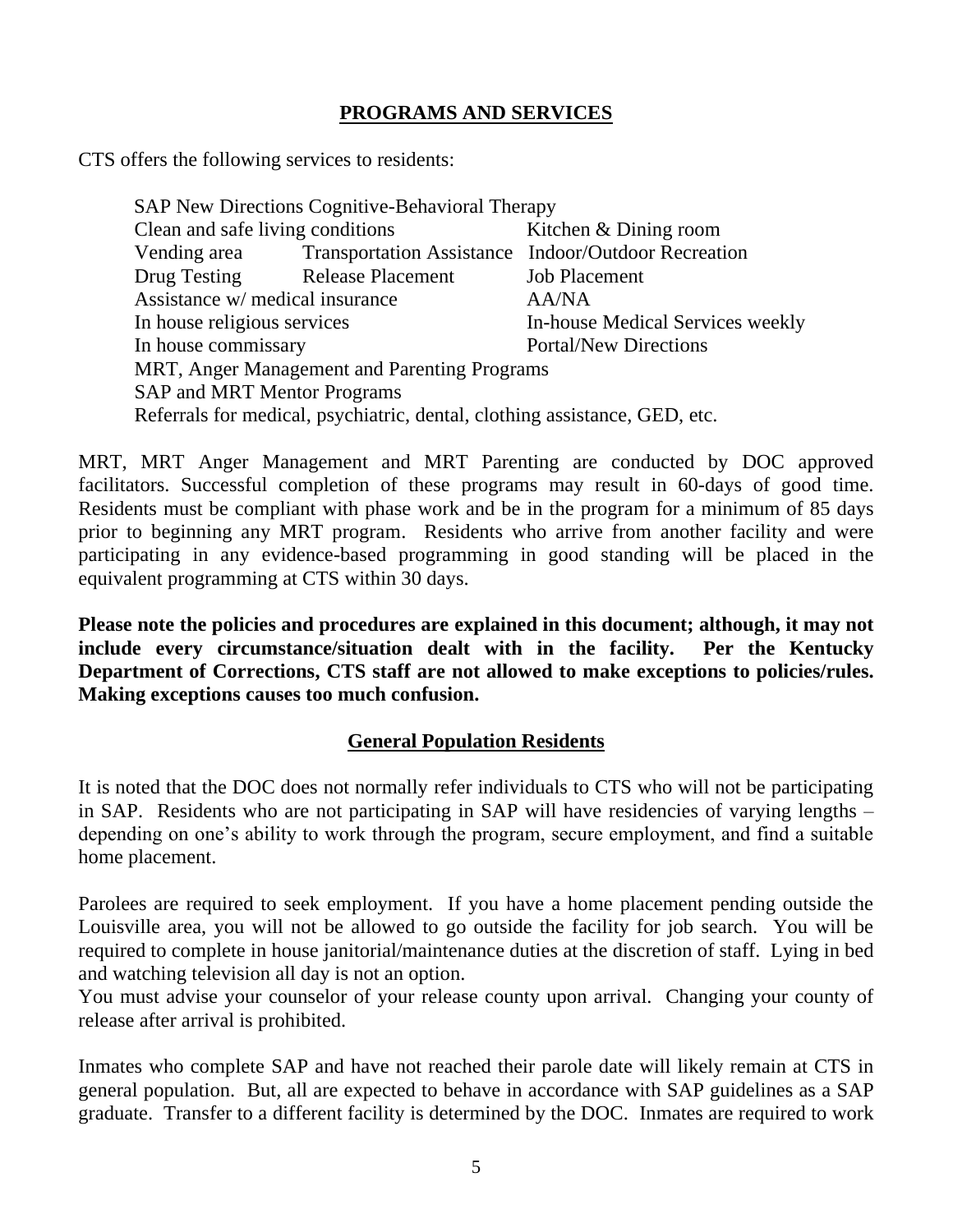in house each day. You are to see the Facility Manager each day for your assignments. Failure to work in house will result in forfeiture of your state pay for that day.

## **ALL RESIDENTS OF CTS ARE REQUIRED TO ABIDE BY SAP RULES. ALL RESIDENTS ARE SUBJECT TO THE ACCOUNTABILITY/TICKET SYSTEM – REGARDLESS IF THEY ARE IN SAP OR NOT.**

Any resident who reports to CTS late per the instructions of their parole officer will have disciplinary action taken against them – not to exclude termination from the program.

## **SAP/PROGRAM REQUIREMENTS**

Upon your arrival into the facility, you will participate in an orientation program. Within 7 days of your arrival, you will meet with your counselor and develop a Treatment Plan. This will serve as a blueprint to guide and assist you in successfully completing the program.

As a SAP participant, your residency will be a minimum of 183 days, if you complete the program successfully. Your actual release date will be set by your Parole Officer – depending on your program progress and securing a suitable home placement.

All SAP residents are required to attend Main Development as assigned. Main development is held each day in the cafeteria. Your counselor will advise you which days you are to attend. On the days that you do not attend Main Development, you are to participate in Dorm Development in your assigned dorm. You are required to attend all classes and programming Monday through Friday, and any additional mandatory AA/NA meetings as directed.

CTS administers New Directions Cognitive – Behavioral Therapy for the SAP curriculum. The New Directions Curriculum will be used as the foundation for the materials/information taught in SAP. CTS is also a licensed Alcohol and Other Drug Entity (AODE) facility. This license will satisfy any DUI program that you may be required to complete for re-issue of your driver's license.

#### **Big Brother:**

All residents will be assigned a "Big Brother" upon entry into the program. The individual assigned will be someone in the same dorm and who has been at CTS for several weeks. This individual will help you learn the program schedules and expectations. If you have questions or concerns, you are to address them with the Big Brother. This period will last 21 days. You will have a checklist of items to learn in the phase. You will have to test at the end of the Big Brother period. You are in Phase 1 simultaneously with the Big Brother Phase. At the end of the Big Brother Phase, you must submit an application for an open job in the community.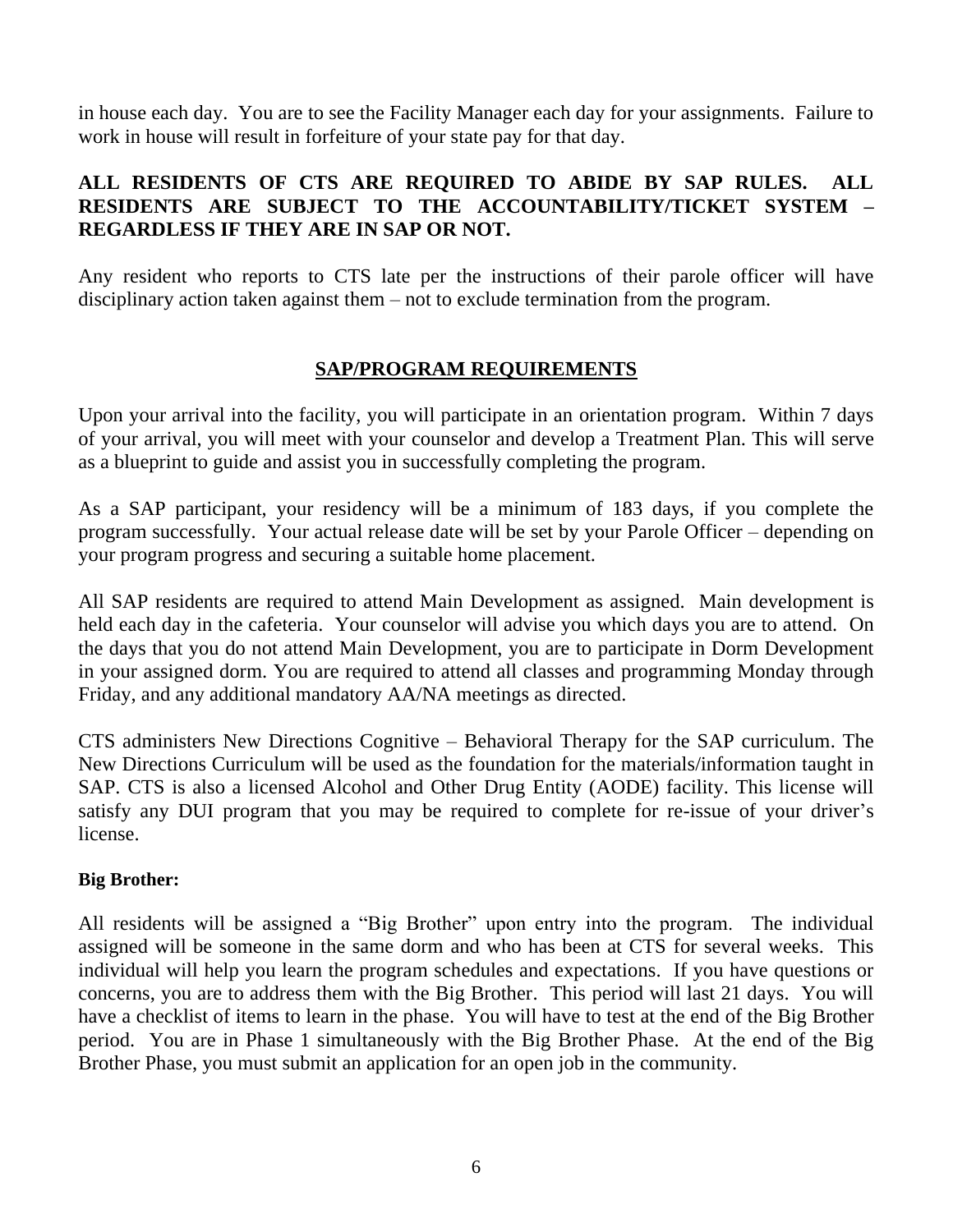Asking your "Big Brother" does not substitute for reading the handbook, rules, contraband list, etc. yourself. You are to read the documents yourself so that policies are clear to you.

#### **Phases:**

All residents begin the program in Phase 1, followed by Phases 2, 3, and 4 respectively.

Phase 1; Intro to Treatment Day 1 - 29 Phase 2; Criminal Thinking and Alcohol and Other Drug Education Day 30 - 93 Phase 3; Socialization and Co-Occurring and Other Disorders (if needed) is facilitated for two weeks within Phase 3 Day 94 - 129

Phase 4; Relapse Prevention and Preparing for Release Day  $130 - 183$ 

Process Groups will be facilitated each Wednesday. All SAP residents are required to participate. Process groups are made up of counselors and the residents assigned to their caseload.

Life Skills: You will acquire recovery tools necessary for successful reintegration into society.

## **Jobs: (SAP)**

All participants are required to apply for in house job assignments. An application must be completed at the end of your Big Brother assignment period. There are a variety of opportunities: service crew, welcome committee, kitchen, dorm development, sick call monitor, etc. There are applications for all job duties requiring multiple staff signatures. Once completed, your application will be reviewed by the Jobs Duty Counselor, SAP Coordinator and the Director. CTS Staff will determine who will be placed in particular job assignments. Job assignments can be found on bulletin boards in every dorm and in the control center lobby. It is the resident's responsibility to check the job assignment.

#### **Leadership Positions:**

Elders and Sergeant at Arms positions are recommended by Counselors. If your Counselor believes that you are qualified and have the skills to do well in a leadership position, he/she will talk to you about it. Your Counselor will fill out the application for any leadership position recommendation.

Community Custody Inmates who have graduated SAP and do not meet the parole board immediately are eligible to become a "Mentor" in the CTS SAP. Your counselor must recommend you for the program and the DOC must approve. If approved, you must be in good standing in the position for 6 months. In doing so, one is eligible for up to 90 days of good time credit, after successfully completing 6 months of mentorship.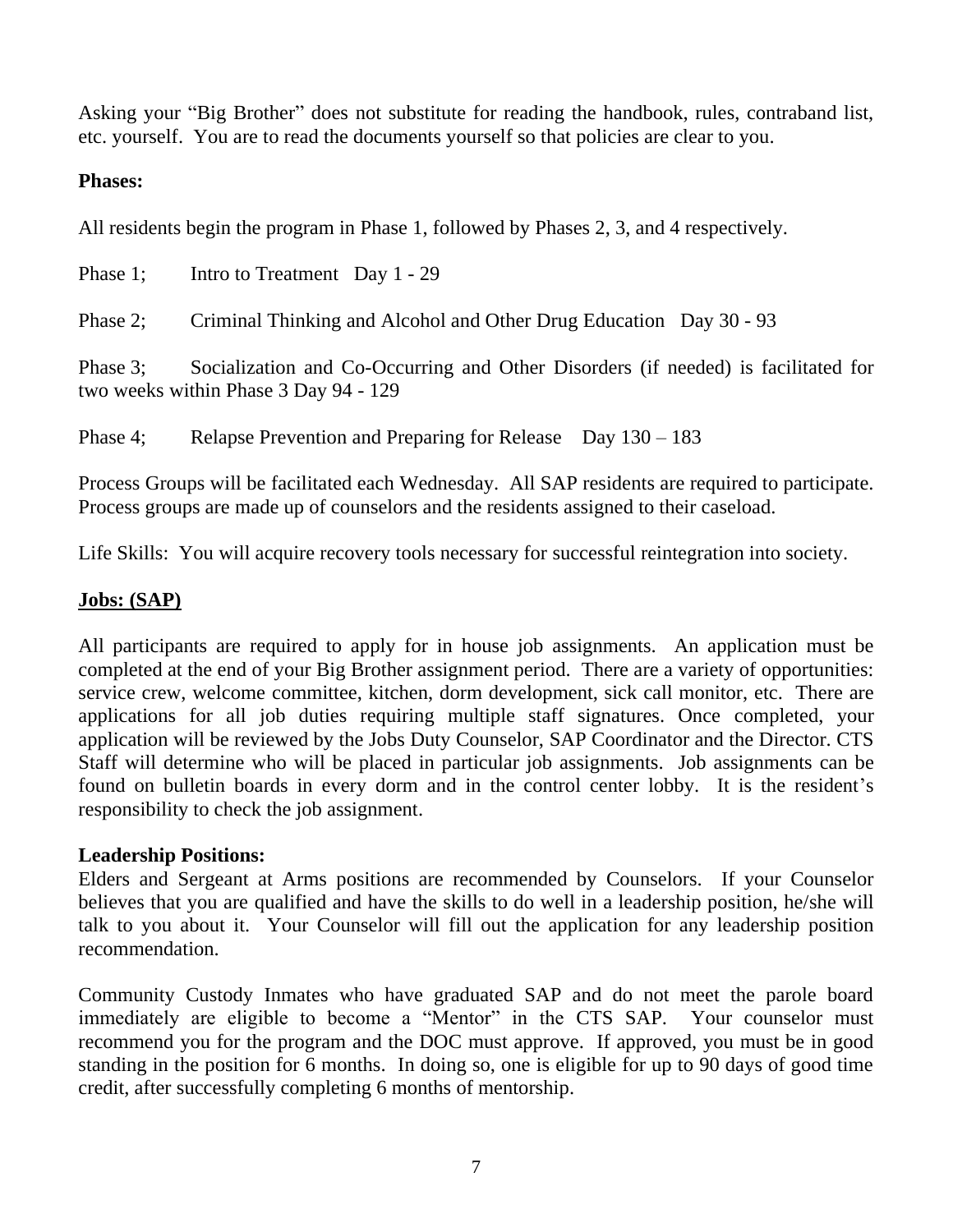## **Outside Employment: (SAP)**

SAP residents who demonstrate responsibility, accountability, and compliance throughout their residency may apply to secure employment in the last 30 days of their program. Residents must have a parole plan to a permanent address in Louisville to be eligible. You must fill out an "Outside Employment Application" about 10 days prior to your eligibility date. Residents who are approved to obtain employment must either attend SAP class or complete their assigned work on their own and go over it with their Counselor. Failure to continue with required programming, including the accountability system, will result in loss of outside employment. Residents who fail to participate in the accountability system, to demonstrate a knowledge of the concepts taught in the program, to maintain in house jobs will not be considered for outside employment.

Parolees who are in the program for home placement purposes who are paroling to Louisville are required to secure full time employment within 15 days of arrival.

Employment requirements for SAP and non-SAP participants:

- 1. You are to meet with your counselor daily and provide a list of job contacts for the following day. At that time, the counselor will assign your return and leave time for the following day.
- 2. You must notify potential employers of your legal status and residency in a halfway house.
- 3. Once offered a position, you are to provide the following information to the employment counselor for verification: Company name, address, phone number, supervisor name, rate of pay, frequency of pay, start date. You will not be allowed to go to work until the counselor is able to verify the information with your employer.
- 4. **You will not be allowed to work for cash or on contract**. Your employer must take applicable taxes from your check and provide a paystub with the following information: hours worked, gross pay, taxes deducted.
- 5. You must work as scheduled and receive positive work reports.
- 6. Changes in your schedule must be communicated to CTS staff by your supervisor.
- 7. You are to pay subsistence 25% of your gross income on your payday.

Failure or refusal to abide by any of the above will result in loss of your outside employment privilege.

# **CARDINAL RULES**

Violation of any Cardinal Rule will result in termination from CTS:

- 1. No drugs or alcohol
- 2. No violence or threats of violence
- 3. No stealing
- 4. No sexual acts or acting out
- 5. No violating confidentiality
- 6. No cheating
- 7. No gambling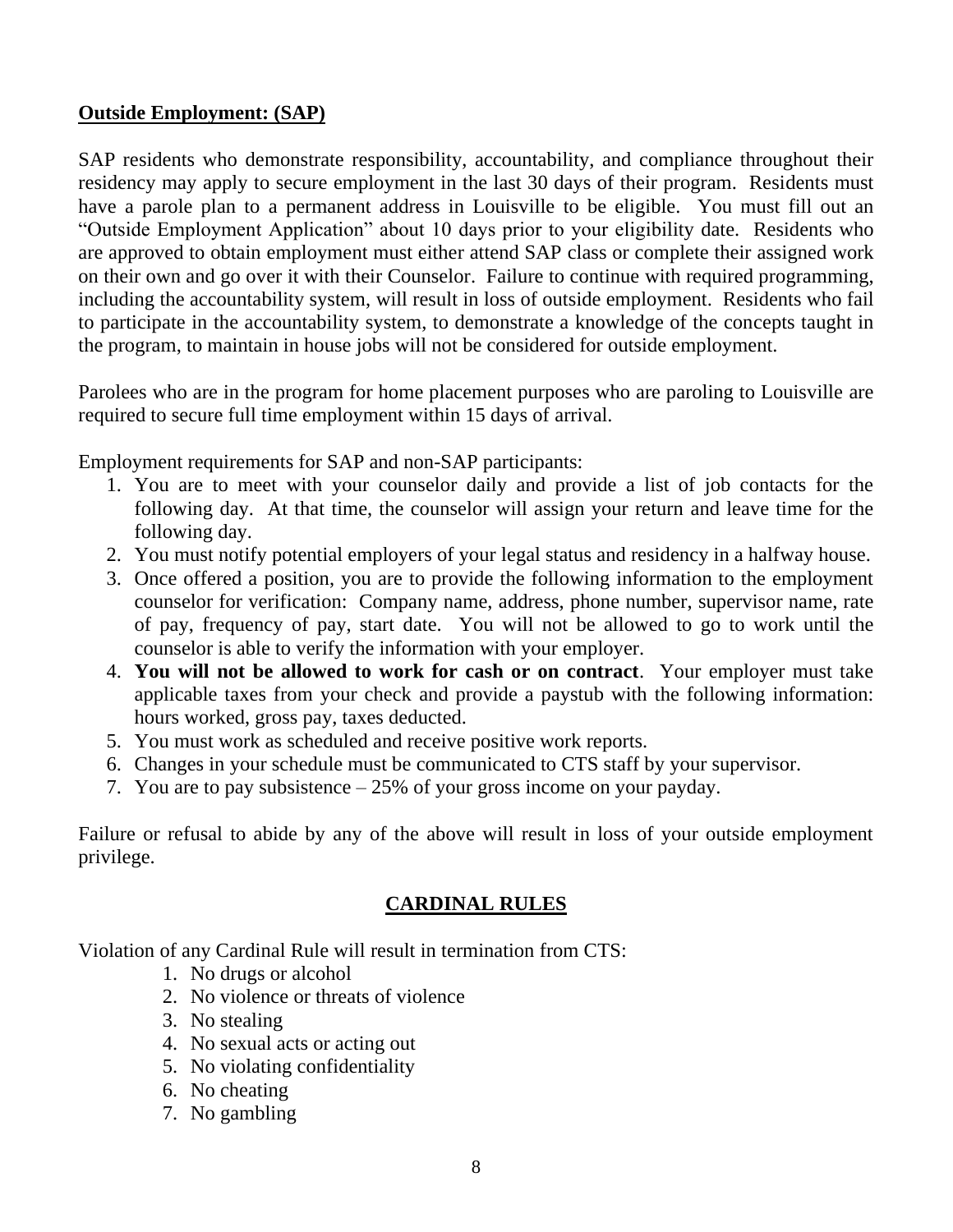# **HOUSE RULES**

- 1. Therapeutic Community hours are 24 hours a day, 7 days a week. Program activities may be scheduled at any time and compliance with program expectations is required. You are required to be on time to all activities
- 2. All institutional rules will be followed
- 3. You are to adhere to the dress code:
	- Shirts are to be tucked in at your natural waistline
	- Nametag must be worn at all times
	- Pants/slacks/shorts/sweats are not to be sagging (your rear-end must be covered by your pants) – pulled to your natural waistline and use of a belt;
	- Shoes are to be tied
	- Hair must be neat and clean
	- Personal hygiene is to be maintained daily
	- Belt ends are not to be hanging
	- No towels hanging around your neck
- 4. No sleeping or lying in your bed during program hours; unless you have been approved for sick call.
- 5. No use of headphones/earbuds/televisions during program hours
- 6. No showers during program hours
- 7. No phone/tablet use during program hours
- 8. When on sick call, you must adhere to the sick call contract
- 9. Noise level is to be monitored by the community. Quiet time begins at 9pm each night lights will remain on until the house closes, but residents are to be respectful of other wishing to sleep, read, study, etc.
- 10.Room inspections are conducted daily. Beds are to be made military style everyday by 7:30am
- 11.Leaving class/programming for the restroom is not permitted. Everyone is to take care of business before classes begin as the schedules are posted
- 12.You are to sit up straight in your chair during class/meetings, no slouching. All four legs of the chair are to be on the floor. Do not put your feet on anything other than the floor.
- 13.You are to pay attention to class/meetings no reading other material, working on LEs, etc.
- 14.Food and drink are not allowed in main development; drinks may be taken to class
- 15.No yelling or use of profanity
- 16.You must raise your hand before speaking in class/meetings
- 17.No cutting in line; lines are to be formed single file
- 18.You must follow the chain of command:

Peer Community – Sergeant at Arms-Elders-Mentors-Resident Monitors-Counselors/Administrative Staff-SAP Coordinator-Assistant Director-Director Attempts to circumvent the chain of command may result in disciplinary action.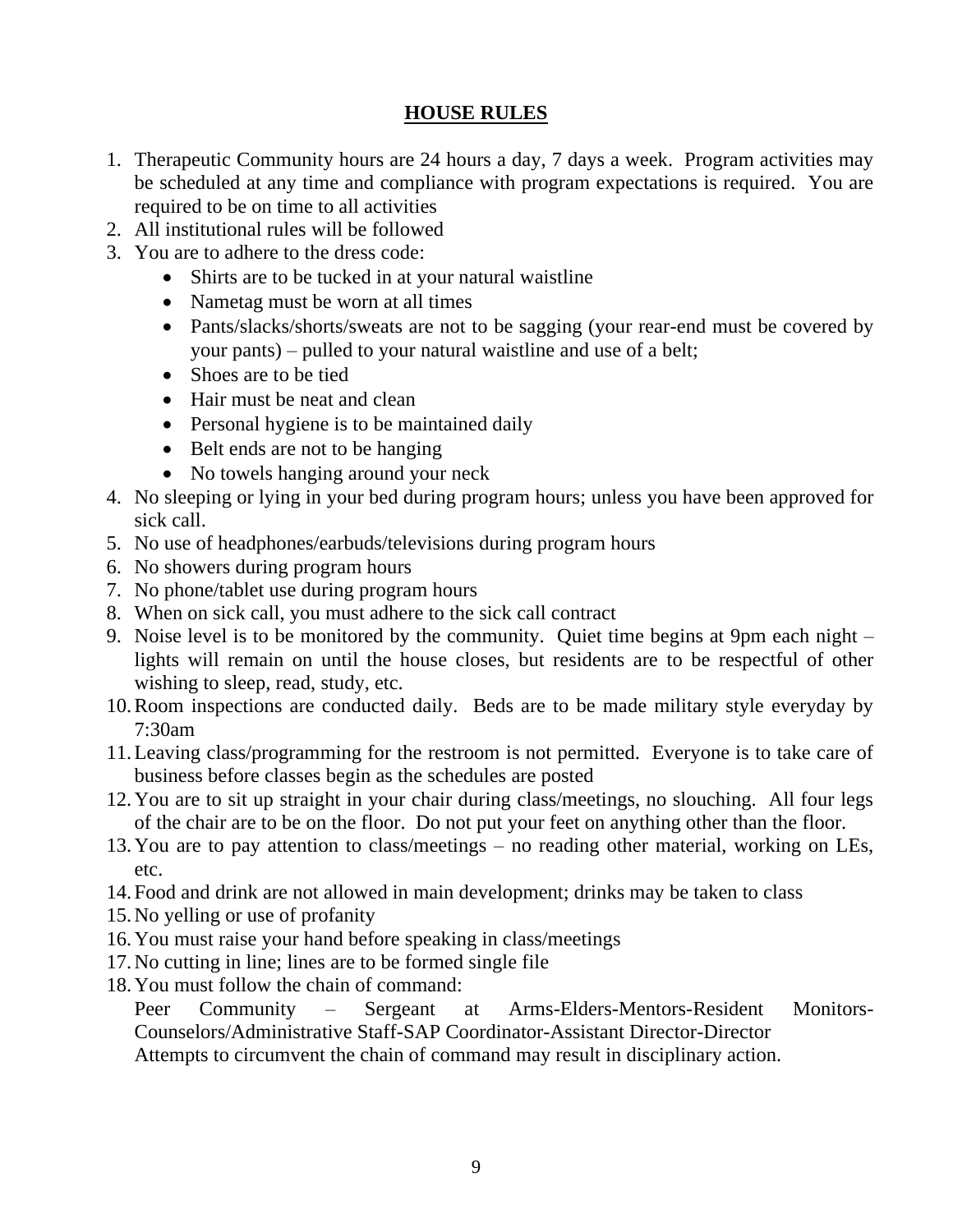# **DISCIPLINARY ACTION**

- All residents have access to the facility Rules and Regulations (posted on bulletin board in foyer and on tablets). Residents are responsible for knowing, understanding and abiding by the information contained in the document.
- If a resident cannot read, staff will be available to go over them independently with the resident. Staff will answer questions and/or clarify any confusion a resident may have about the rules and handbook.
- When a rule is violated, a Disciplinary Report will be written by the appropriate staff member. After the report is presented to the resident, it is forwarded to the appropriate Counselor for an investigation and recommended action. Upon initial presentation of the report, residents should read and write any relevant comments and then return the report to staff.
- By signing, the resident is acknowledging a Disciplinary Report has been written however, it is **not** an admission of guilt.
- The Director can increase or decrease the action recommended by the Counselor.
- If a resident feels that an action is not justified, then an appeal may be filed with the Director for review.
- Consistent or severe violations of facility regulations or failing to work toward program goals can result in termination from the program.
- Some disciplinary issues may result in immediate placement in Recovery Focus. Others may be referred to the Awareness Panel for a team review.

#### **Peer Accountability**

In addition to disciplinary action imposed by CTS staff, as a resident, you will be held accountable by your peers. You are also required to hold your peers accountable. This is accomplished through the Accountability Book (which is kept at the control center). When unauthorized behavior is witnessed, you are to hold that person accountable and have them put their name in the Accountability Book or you can place their name in the accountability book. You must inform the resident that you are holding them accountable.

On Mondays and Thursdays, in Main Development, residents whose name appears in the book will be required to complete a "Thinking Report" in front of their peers. After reading the thinking report, feed-back will be given by peers to the resident. This will be facilitated by the SAP Coordinator or designee.

Residents are also encouraged to offer "push-ups" (commendations) for their peers and CTS staff. Staff can also give push-ups to residents.

#### **AWARENESS PANEL**

Awareness panel is held weekly by Administrative Staff. All residents scheduled will be met with by the panel individually. Residents with major rule violations or a pattern of rule breaking will see the Awareness Panel. All Counselors, the SAP Coordinator, and the Assistant Director make up the Panel. The Director may attend as well. Seeing the Panel is a final effort in re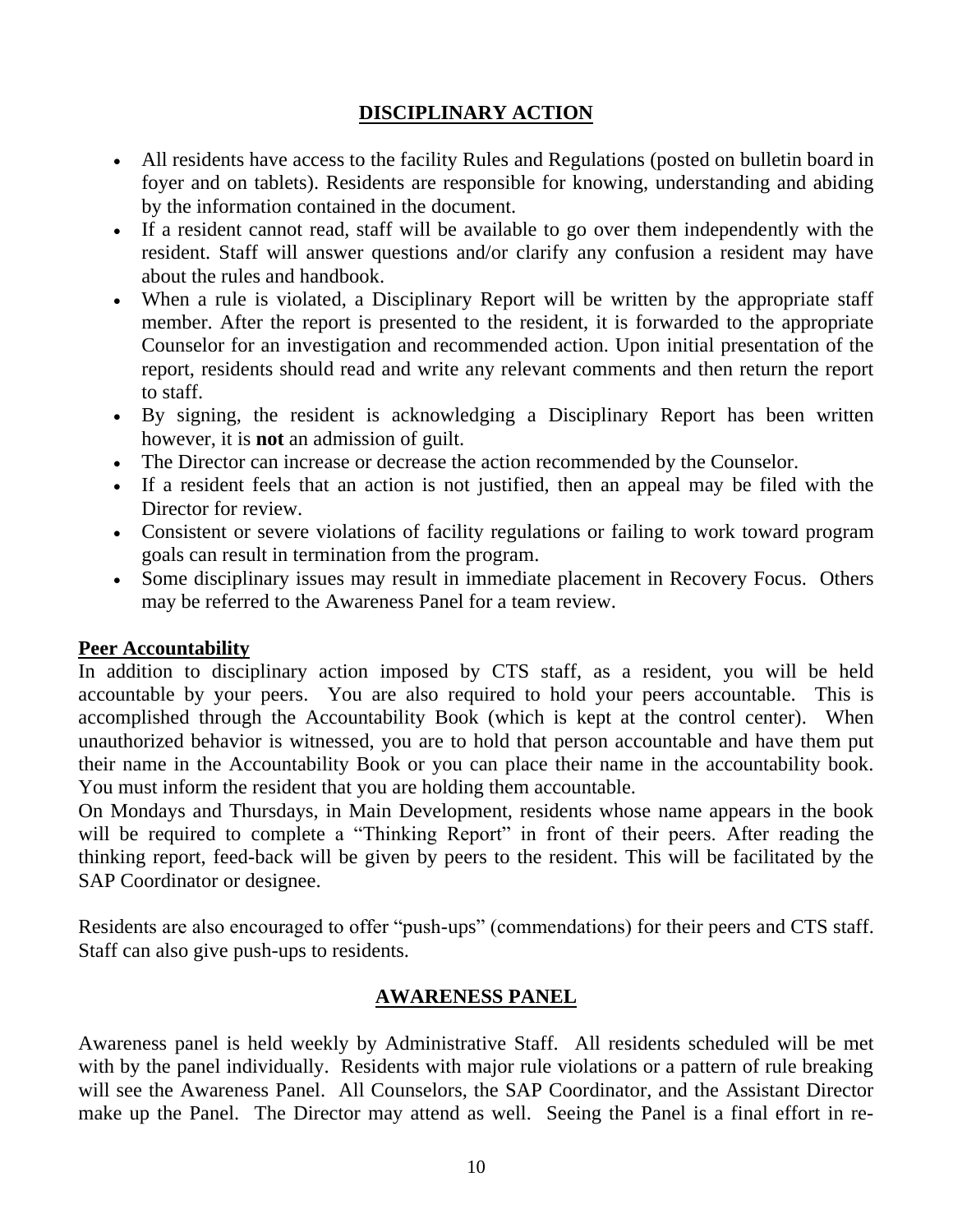directing your behavior and commitment to complete the program. You will receive sanctions from the Awareness Panel. Further disciplinary problems may result in your termination from the program.

All residents with serious program violations are subject to Awareness Panel Review – SAP or non-SAP.

#### **RECOVERY FOCUS**

Residents with severe and/or ongoing disciplinary issues may be placed in Recovery Focus prior to or as a result of meeting with the Awareness Panel. Residents in Recovery Focus (RF) are restricted in movement and interaction with other residents.

RF residents will be assigned to a specific dorm. You will continue to attend your respective phase and Main Developments. You will be given additional material to work on outside their phase work. RF residents are required to sign in by 6:30am daily and begin their day in the RF area. You will not mix with the regular SAP Residents. There will be allocated specific times for smoke breaks and recreation. Meals will be served to those in RF prior to the remainder of the population. You will be issued CTS attire that you are to wear at all times. You will be required to turn in your clothing and electronics (not including clocks/watches) at the time you are placed in Recovery Focus. You will receive all of your clothing and electronics back upon release from Recovery Focus. When allowed to leave the assigned area, RF residents are on dorm restriction – you are to remain in your dorm continuing to work on assignments. Staff will supervise your recreation and smoke breaks; you will not have rec or smoke breaks with other residents. RF residents will be allowed to use the recreation room from 7am to 8am daily. The laundry room will be open for RF residents on Wednesdays after maintenance of the laundry room is completed. You are on dorm restriction from 4pm to 9pm. You are to be in bed by 9pm each night and up and out of bed by 6am each morning. No electronics are allowed while you are in RF.

RF residents must petition the Awareness Panel to come out of Recovery Focus. The Awareness Panel will determine if a resident will be allowed to leave RF. Residents may be given extra work if they are not allowed to leave RF at the time of their petition. The petition must demonstrate that you understand the thinking errors associated with the program infraction; the corrective action to be demonstrated/displayed in moving forward; must have clear conduct for no less than 7 days prior to the petition. Failure to successfully petition out of Recovery Focus within 21 days may result in a request for termination.

Recovery Focus is a final effort on the part of CTS staff to work with a resident. If a resident does not respond well to RF treatment, it may result in discretionary incarceration or termination from CTS SAP.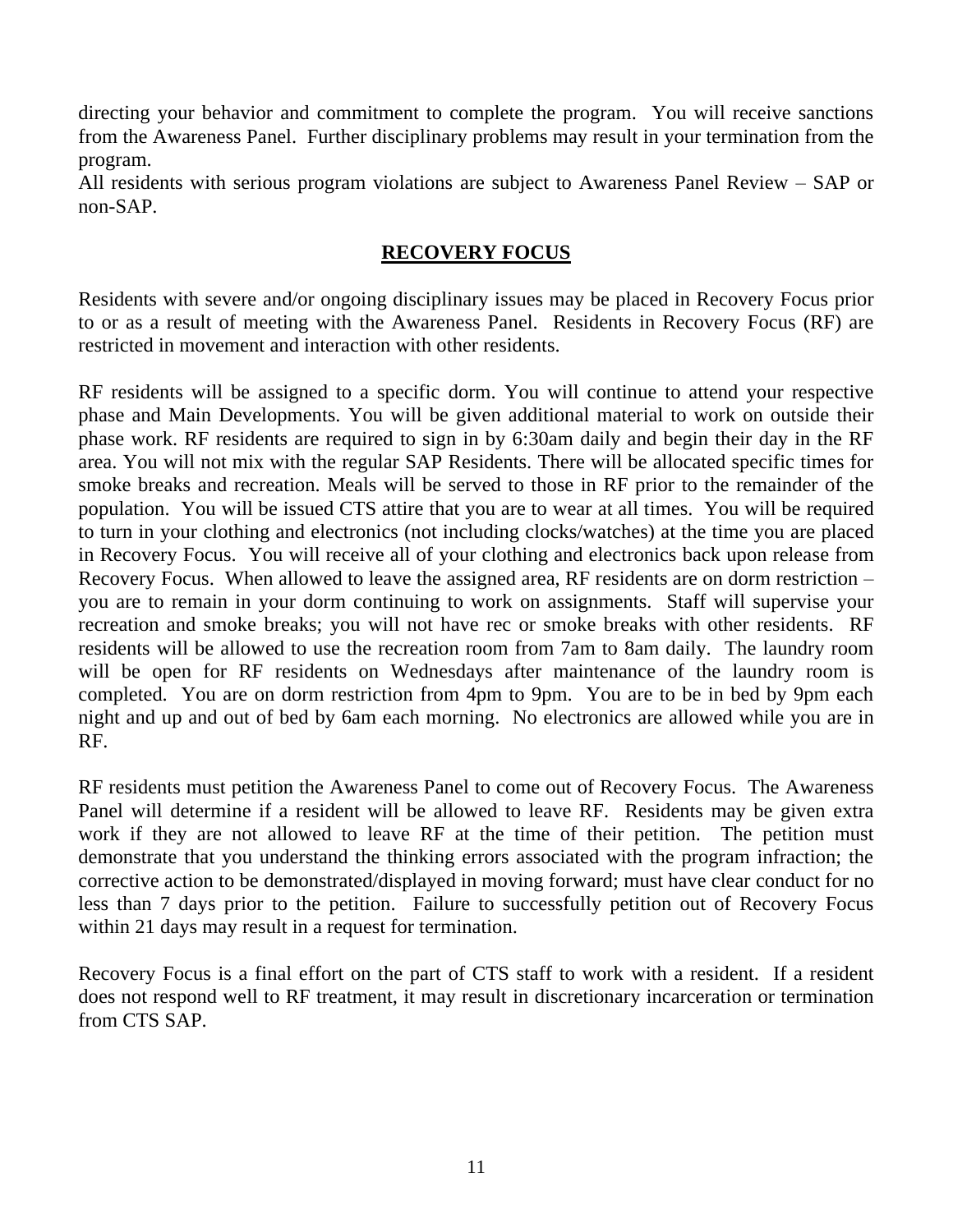## **CONTROL CENTER**

Residents who need staff attention are to report to the Control Center. Residents are not to approach the window until advised to do so – there are pink tiles to stand behind until you are told to approach the window.

Residents are not to congregate in the Control Center area. Residents who are taking care of business in the area are the only persons who should be in the area.

Medication call is completed at the Control Center. Residents scheduled for medication are to report to the Control Center with a drink.

Residents who are checking out of the facility on any type of pass will do so at the Control Center.

#### **COUNSELORS**

All residents are assigned a Counselor within 24 business hours of arrival. Your Counselor is required to meet with you within 5 working days of your arrival, sooner if possible. You should address all needs and concerns with your Counselor. You will meet with your Counselor no less than one time each week. Be sure to address all issues at that time. If needs/concerns arise outside of your meeting time, you are to send a message to your Counselor via the tablets. Residents should allow 24 business hours for an answer. If you have a need that cannot wait 24 hours, please advise staff at the Control Center. You will need to tell staff the purpose to see your Counselor ASAP.

# **RESIDENT BULLETIN BOARDS**

- All residents are required to read the Resident Bulletin Boards on a daily basis.
- They are located in the Main Entrance Foyer.
- Changes in procedure, notice of meetings, etc. will be posted on the boards.
- Bulletin boards are also located in each dorm important information can be found on those boards as well.

# **HOUSING AND BED ASSIGNMENTS**

- Housing and bed assignments will be based on the resident's physical needs and bed availability – extra mattresses are not available.
- All residents will be placed in a top bunk upon intake unless it is visibly apparent that he should have a bottom bunk.
- Movement from a top bunk to a bottom bunk is made by CTS management only.
- Residents must not change bed or living unit assignments without prior approval. To request a move the resident must contact the SAP Coordinator.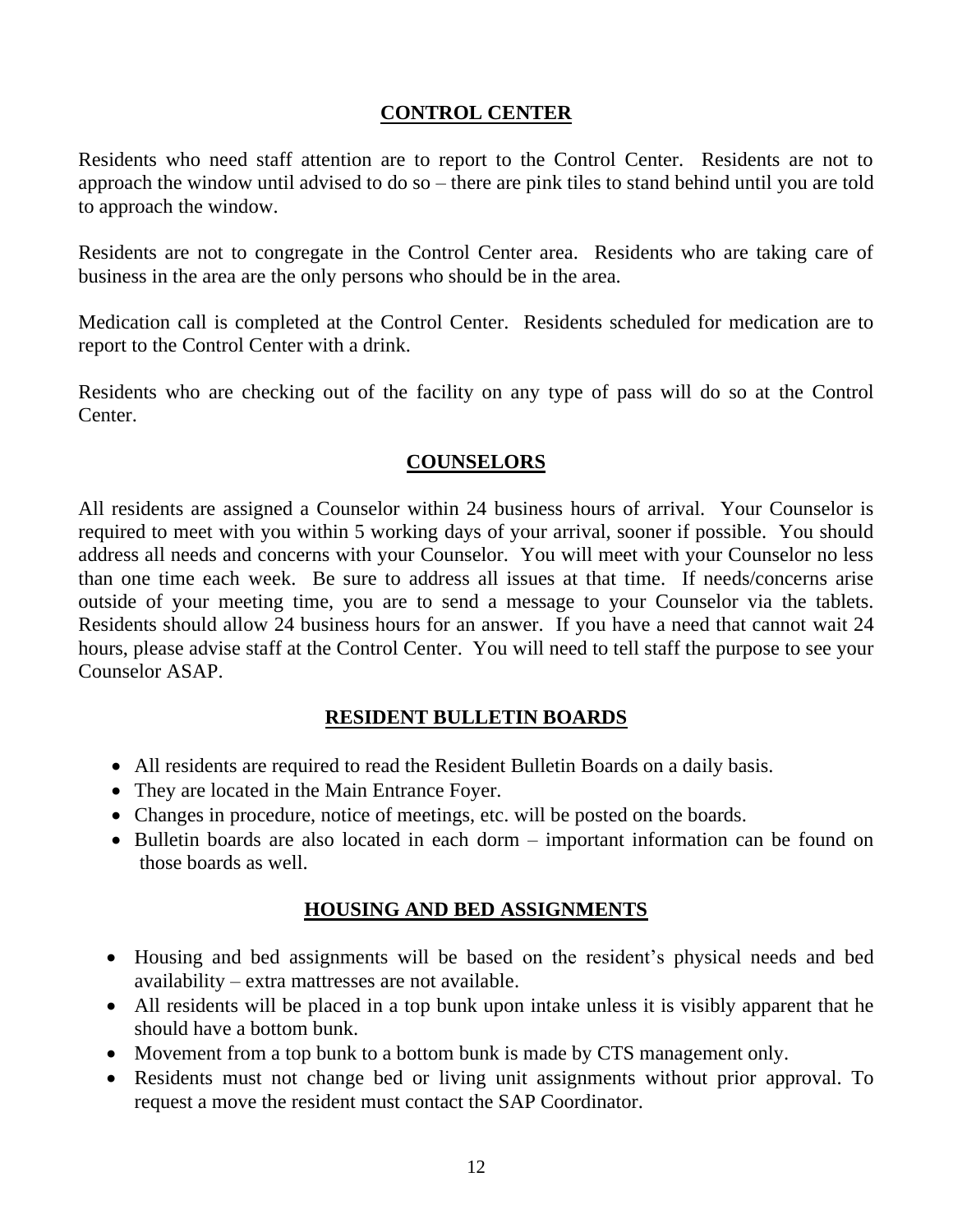• RESIDENTS ARE NOT ALLOWED TO UTILIZE UNASSIGNED/EMPTY LOCKERS, BEDS, MATTRESSES. ITEMS FOUND IN UNASSIGNED LOCKERS WILL BE CONFISCATED AND DISPOSED OF.

## **COMMUNITY MOVEMENT**

Movement in the community is granted on a case-by-case basis and is determined by the necessity of the movement and one's level in the program. You have been placed at CTS to complete SAP, so movement outside the facility will be greatly restricted.

Requests for passes must follow the chain of command. You are to submit/discuss pass requests with your assigned Counselor. Final approval/denial of passes is made by the CTS management, and may require approval from Probation and Parole.

**Being unaccountable in the community is a serious violation and may warrant termination of privileges or program termination. Ensuring accountability is important for the protection of the community and residents.**

# **HEAD COUNTS**

- There will be at least three (3) counts per day at random times. These counts will be on a scheduled and nonscheduled basis. When a headcount is announced, all residents are to immediately report to their living unit.
- No residents are to be in the bathroom or shower, on the phone, or have televisions or headphones on during count time.
- All headcounts are "standing counts." But, residents who are asleep during count may remain asleep in their bed.
- Staff will announce that it is time for a headcount. *All residents are to report to their assigned dorm and bed. When staff enters the dorm and announces "headcount," residents are to stand/sit by their bed (in the proximity of their bed area), ensure all televisions are off, and remain silent during the count.*
- Televisions are to be turned off when the headcount is announced. Tablets and phones are not to be in use at the time of the count.
- Once the count is completed in the dorm, residents may leave their bed area and televisions may be turned on, along with tablets and phones; but they are to remain in their assigned dorm until staff announce that the count is clear.
- Counts completed after house closing will not be announced. Staff will complete the count with a flashlight. Residents are to sleep without covering their face so that staff may verify your identity during count. If you choose to sleep with your face covered, you can expect your sleep to be disturbed.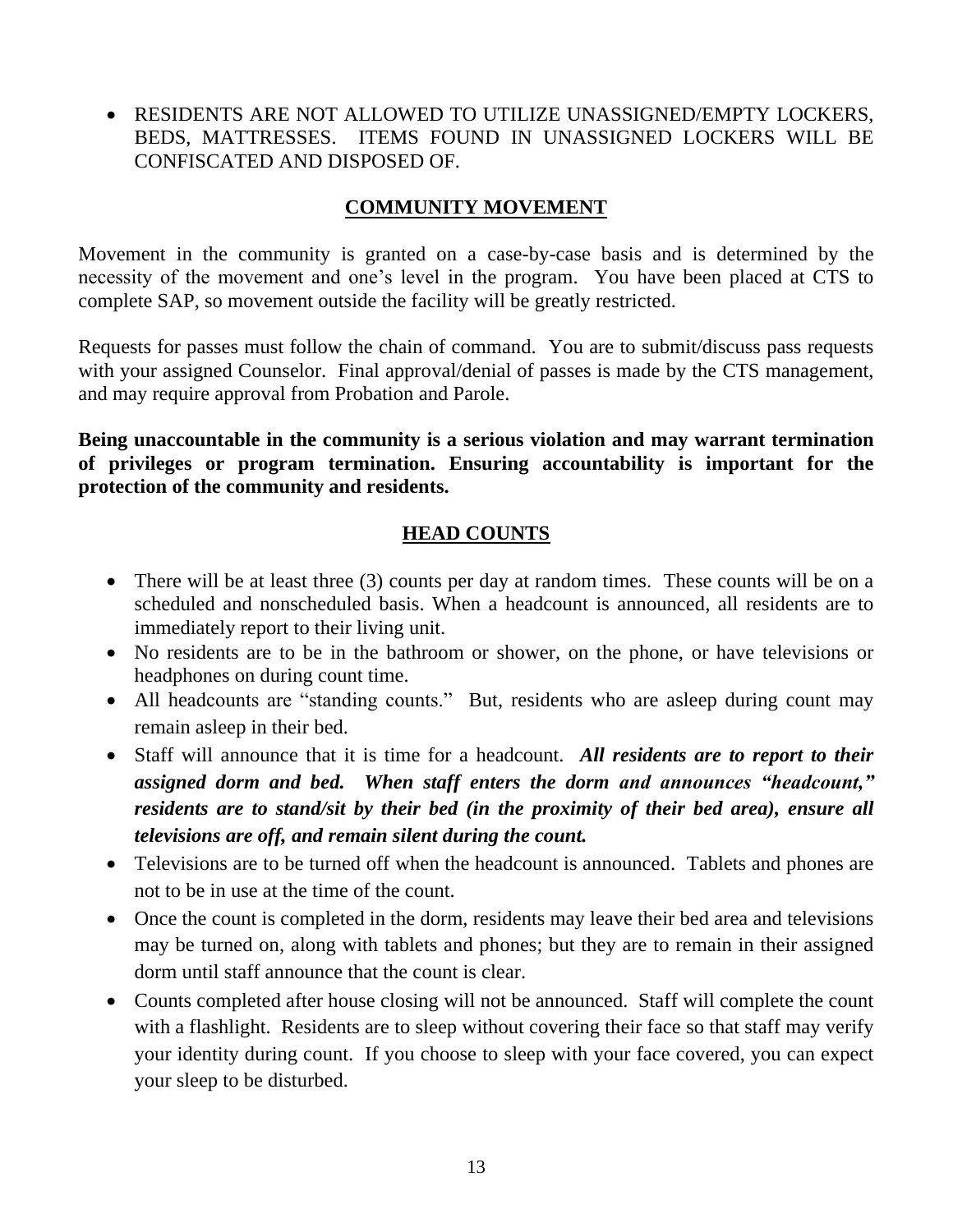- "Tents" are not allowed on any beds at any time staff must have clear view of all residents at all times.
- Residents assigned to the kitchen are not required to leave their kitchen duty during count.

# **ESCAPES AND ABSCONSION**

- Any community custody resident (inmate) who escapes or attempts to escape from the facility will be prosecuted.
- Please note that escape is a Class D felony charge. The proper legal authorities will immediately be notified of any unauthorized absence from the facility by a resident.
- Unauthorized absences from the facility will be considered escape or absconsion from supervision.
- Parolees/Probationers who leave without permission or fail to return will be reported as absconders.
- Absconders will be reported to their supervising authority who will issue a warrant for his arrest.
- Property of absconders/escapees will not be released until he is in custody. If the absconder/escapee is not apprehended within 45 days, the property may be disposed of at that time.

# **FACILITY SANITATION**

- Each resident is responsible for the cleanliness of his own living area. Residents must clean their living area daily.
- Inspections are completed on a daily basis and residents will be notified of deficiencies.
- Clothes and other items are not to be left on the floor, on top of lockers, or on beds. Dirty laundry may be stored in laundry bags under your bed.
- Nothing is to be left hanging on the bed posts or at the foot of the bed (except towel and washcloth – may hang to dry, but place in locker when dry). Shoes are to be placed neatly under one's bed.
- Personal televisions, radios, CD players, clocks, etc. (all appliances must be clear) must be placed on the provided tray at the end of the beds.
- Locks for the locker will be issued to each resident. Residents are not permitted to use personal locks. Lockers are to be locked when not in use.
- You are not to take chairs into the shower.
- Beds are to be made military style when resident is not in the bed for the night.
- No cardboard boxes, laundry baskets, totes, suitcases, etc.
- Shoes and laundry bags are the only items to be placed under the bed.
- No items are to be stored on top of the lockers.
- Televisions are to be no larger than 15 inches diagonal, and must be clear.
- Drinks with a lid may be brought into the room.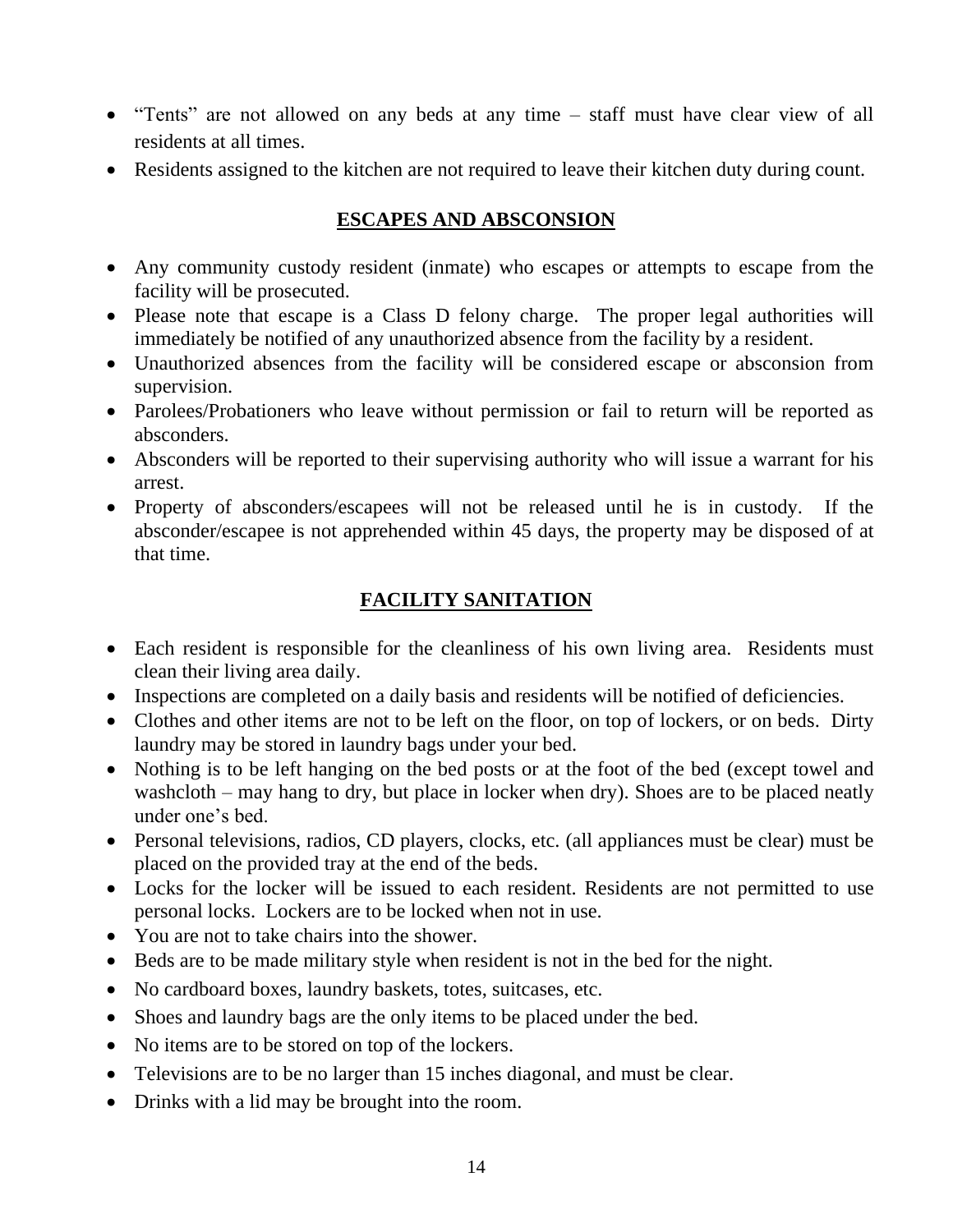- Personal blankets may be utilized (limit of 1), but must be on the bed under the issued blanket. Personal sheets and pillowcases are not allowed.
- All valuables are to be locked in your locker CTS is not responsible for loss of items.
- The cleanliness of the entire room is the responsibility of everyone in the room.
- The rooms are to be dusted daily.
- The floors are to be mopped & swept daily.
- Improperly stored items and contraband will be confiscated and not returned.
- Standing on issued chairs is prohibited. Damage to chairs will result in a fee to be paid.
- The hallway window is not to be blocked/covered.

## **RESTROOMS AND SHOWERS**

- Residents are to flush the toilets after each use.
- Toiletries are not to be left in the restrooms or showers.
- Water is to be turned off when not in use.
- Showers should be no more than 10 minutes in duration.
- CTS employs females; therefore, all residents must be aware of a female entering the bathroom at any time. Residents are not to exit the shower or toilet stall until they are appropriately covered/dressed with under garments and/or pants. Female staff will announce "female staff" prior to entering or crossing the bathroom. Residents are expected to announce if they are at the urinal at that time.
- Suspicious behavior in the bathroom (more than 1 man in a toilet stall, standing in a shower or toilet stall for a long period of time, etc.) will result in disciplinary action.

#### **CLEANING ASSIGNMENTS**

- Every resident is given a cleaning assignment based on his bed assignment. These assignments are posted on the bulletin boards throughout the facility. All residents are to be completing their cleaning assignment at cleaning time. Your cleaning assignment is separate from your in house job that you applied for.
- The facility is shut down twice a day in the morning  $(8:00am)$  & evening  $(8:00pm)$  for the cleaning of the entire facility. No one is to be in the bathroom, other than those assigned to clean it, for the duration of cleaning time.
- Cleaning the facility is part of living here and every resident is responsible to assist.

#### **DINING ROOM**

- CTS provides in-house dining for residents.
- Meals are provided at no charge and menus are posted on the Bulletin Board in the lobby and in the cafeteria.
- Residents are allowed only one serving during each meal. Residents are not permitted behind the serving line or in the kitchen unless assigned to work.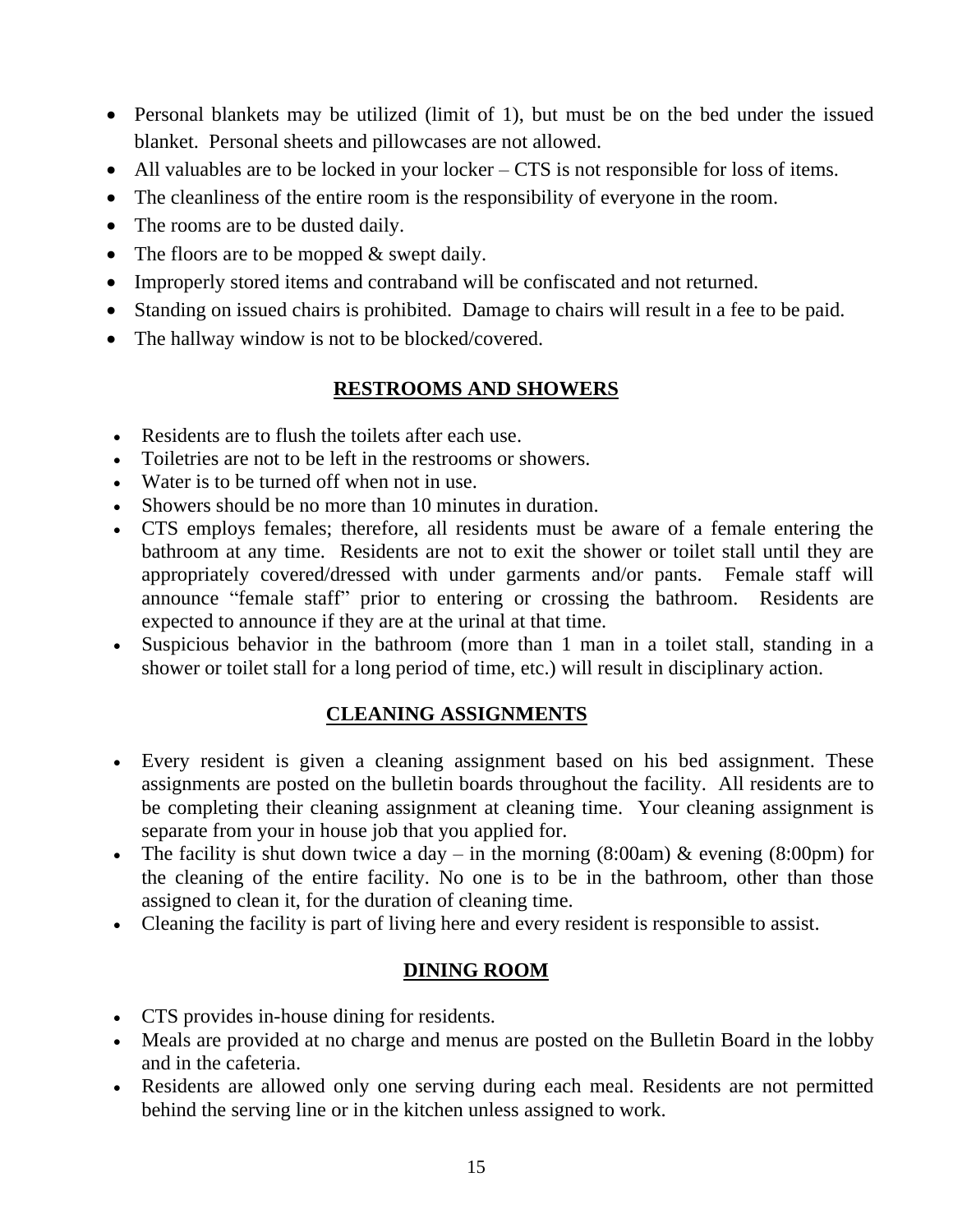- Meals must be eaten during the scheduled meal times and in the cafeteria. **At no time is food or provided drink to be taken from the dining facility** – leftovers, fruit, etc cannot be taken to the dorm. In addition, residents are not to bring their own bowls/containers to the cafeteria at mealtime.
- If a resident requires a special diet for health or religious reasons, a request must be submitted to the Facility Director for approval. Verification of health or religious requirements is required before special meals will be approved. Once approved, you will receive your meal by knocking on the kitchen door and letting kitchen staff know that you would like your special tray.

# **MEDICAL/DENTAL SERVICES**

- NuLease will complete a health and physical assessment on all new residents within 14 days of arrival.
- NuLease will provide onsite medical/mental health services typically one time per week. Residents will be referred to NuLease for medical and mental health requests. If an outside referral is necessary, NuLease will coordinate the appointment. Request forms for onsite medical care with NuLease are available in the control center lobby. Residents must fill out the form completely and accurately for it to be processed for an appointment.
- Residents must specify each issue that they would like addressed at their appointment time. Issues not cited on the medical request form will not be handled/addressed by NuLease.
- Parolees, Probationers, and HIP Inmates are responsible for their own medical/dental costs. NuLease will bill medical insurance for services. Non-HIP Inmates will be seen at no charge (non-HIP inmates will not be able to see NuLease's psychiatrist – if psychiatric care is necessary, it will be referred to Park Duvalle).
- Residents in need of dental attention will need to fill out a request for Medical/Dental Attention – found in the lobby. CTS will coordinate an appointment with Park Duvalle or another community provider. NuLease may see residents who have infections in their mouth and provide an appropriate referral for treatment after antibiotics.
- Residents are required to pay the Park Duvalle co-pay Medical \$20; Psych/Dental \$40, unless you are considered indigent or have insurance. CTS will pay the co-pay for non-HIP inmates. All residents sent to Park Duvalle must return with their Clinical Summary, and turn it into the Counselor Support Specialist upon return. Failure to do so will result in a Disciplinary Report for being unaccountable in the community. All residents attending medical/dental appointments must return with proof of the appointment.
- All referrals outside of NuLease and Park Duvalle will be coordinated by the Counselor Support Specialist.
- Any residents requiring immediate medical attention should report their condition to the control center staff and then it must be approved by the Director before giving permission to leave the facility for emergency care.
- Residents who go to the emergency room/hospital must return with and turn in discharge paperwork to CTS staff.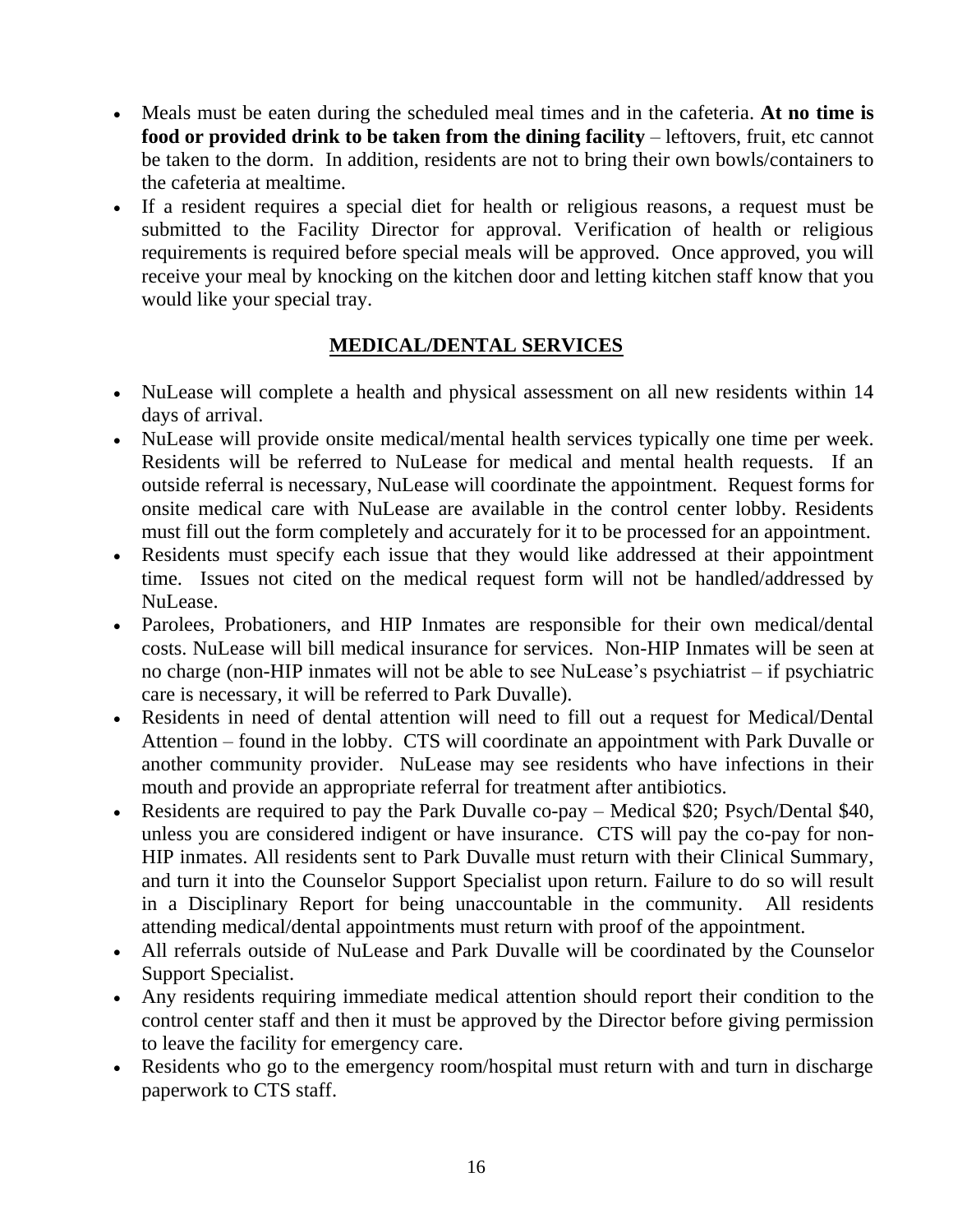• CTS does not provide/have "medical mattresses." No resident will be issued more than one mattress.

*All CTS staff will be trained in CPR and First Aid.*

# **MAT (Medicated Assisted Treatment)/HEPATITIS C TREATMENT**

Residents who arrive and are currently receiving suboxone/sublocade assisted treatment may continue that treatment at CTS through NuLease. Residents may also continue and/or begin Vivitrol assisted treatment through NuLease. You must have insurance to seek this treatment. Forms/Requests to be seen by NuLease are located in the lobby mailboxes. Inmates (including HIP) are not eligible.

Anyone seeking/needing treatment for hepatitis C may request screening and/or treatment by filling out the same form to see NuLease. NuLease will perform lab tests and coordinate treatment with Dr. Bennett Cecil's office. Dr. Cecil's office will conduct telehealth appointments and have necessary medications mailed to CTS. You must have insurance to seek this treatment.

# **MEDICATION**

- Upon arrival, all prescribed medications are to be logged in by staff.
- Residents may be eligible to keep their medications in their locked locker. Residents must first request and complete the request form. Once approved, medication will be returned for storage and safe keeping in one's locked locker.
- Narcotic, psychotropic, and seizure medication and insulin will be kept in the Control Center for dispensing. Medication must be prescribed by a physician.
- Outdated medications or medications that are not stored in the proper container or have mixed medications in them will not be dispensed. This will result in the disposal of the medication. If necessary, the resident will be referred for appropriate medical treatment. If a resident intends to have non-issued medication distributed to them while out on pass, they must obtain an adequate supply from the medical storage area. All residents are authorized to keep authorized over the counter medications in their property in accordance with DOC practice.
- At no time is a resident authorized to possess or use items that have a sleeping aid. Caffeine type medications (stimulants), laxatives, and water pills are also prohibited unless prescribed by a physician.
- Medications that are kept in the control center will be dispensed at medication call times. Medication call times are posted on the bulletin board at the main entrance. If a resident is required to take a medication at a different time, he may go to the control center at the prescribed time to take the medication.
- Residents who are unable/unwilling to take medication as prescribed will have all of their medication in the Control Center for dispensing.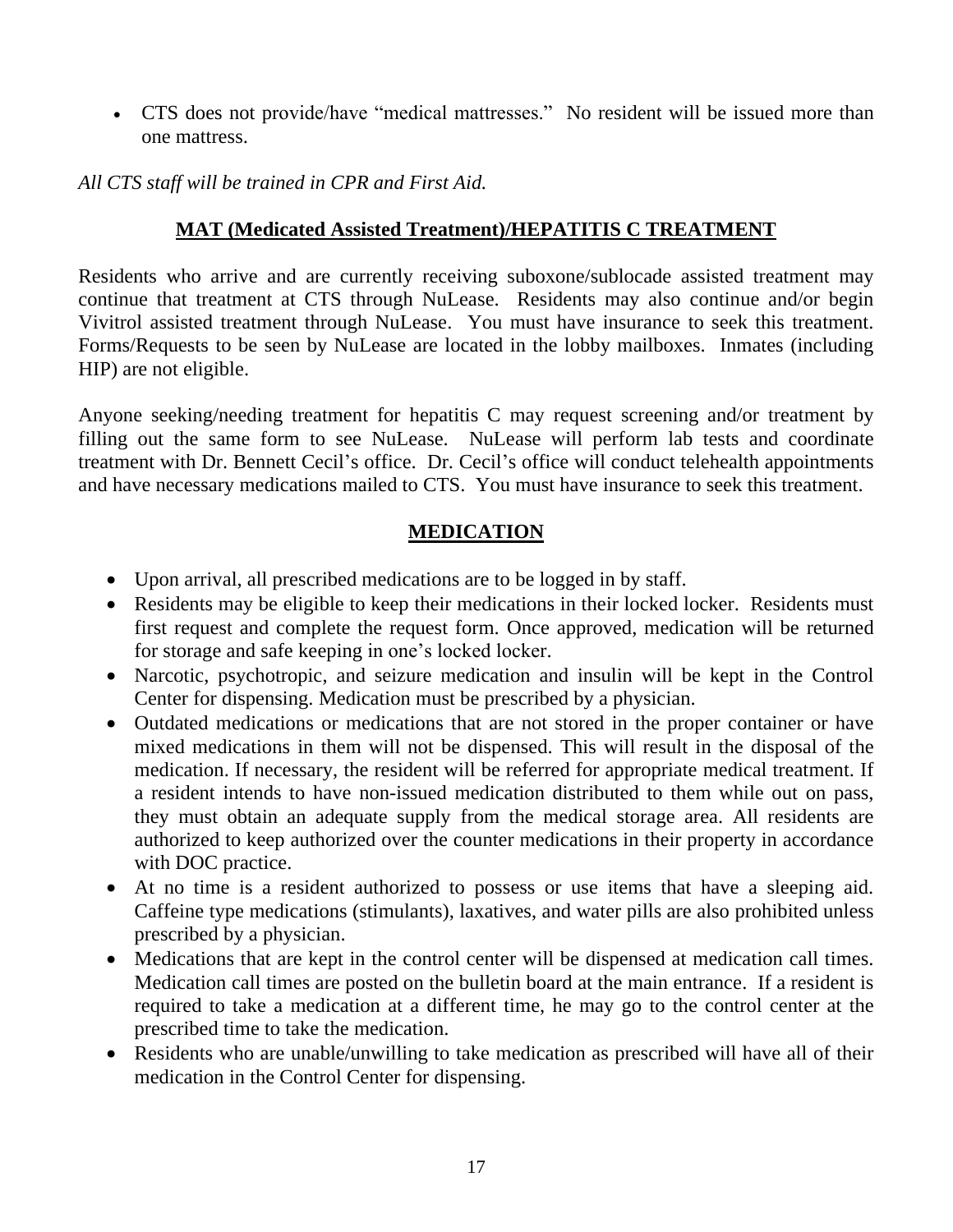- Residents obtaining prescription medication in the community are not allowed to take any of the medication until CTS staff has counted and documented the medication.
- **Inmates** in need of medication refills from Diamond pharmacy are required to turn their refill request into the Director no later than 4pm Monday for refill requests to be sent on Tuesday. Requests received after that time will be sent the following week. New prescriptions are to be turned in right away. CTS management will determine when and where to have the prescription filled.
- New prescriptions to be filled at pharmacies other than Diamond Pharmacy will be sent to and delivered regularly by St. Matthews Pharmacy.
- You must notify your counselor and provide the form of payment for your medication if not fully covered by insurance. Non-HIP inmates do not provide payment, but may be charged up to \$2.50 per prescription/appointment if not indigent.

## **HIV/AIDS INFORMATION**

Acquired Immune Deficiency Syndrome (AIDS) is a disease that can kill you. You can catch AIDS by having sex or sharing a needle with an infected person. There is no cure for AIDS but it can be prevented. You can avoid catching AIDS by not having sex or sharing needles with an infected person. AIDS symptoms resemble the flu (night sweats, fever, cough, swollen glands, sore throat, diarrhea, and weight loss). If you have these symptoms, report to CTS staff.

**HIV** is the human immunodeficiency virus that can lead to acquired immune deficiency **s**yndrome, or **AIDS**. Within a few weeks of being infected with HIV, some people develop flulike symptoms that last for a week or two, but others have no symptoms at all. People living with HIV may appear and feel healthy for several years. However, even if they feel healthy, HIV is still affecting their bodies.

HIV is spread primarily by:

- Not using a condom when having sex with a person who has HIV. All unprotected sex with someone who has HIV contains some risk. However:
	- o Unprotected anal sex is riskier than unprotected vaginal sex.
	- o Among men who have sex with other men, unprotected receptive anal sex is riskier than unprotected insertive anal sex.
- Having multiple sex partners or the presence of other sexually transmitted diseases (STDs) can increase the risk of infection during sex. Unprotected oral sex can also be a risk for HIV transmission, but it is a much lower risk than anal or vaginal sex.
- Sharing needles, syringes, rinse water, or other equipment used to prepare illicit drugs for injection.
- Being born to an infected mother—HIV can be passed from mother to child during pregnancy, birth, or breast-feeding.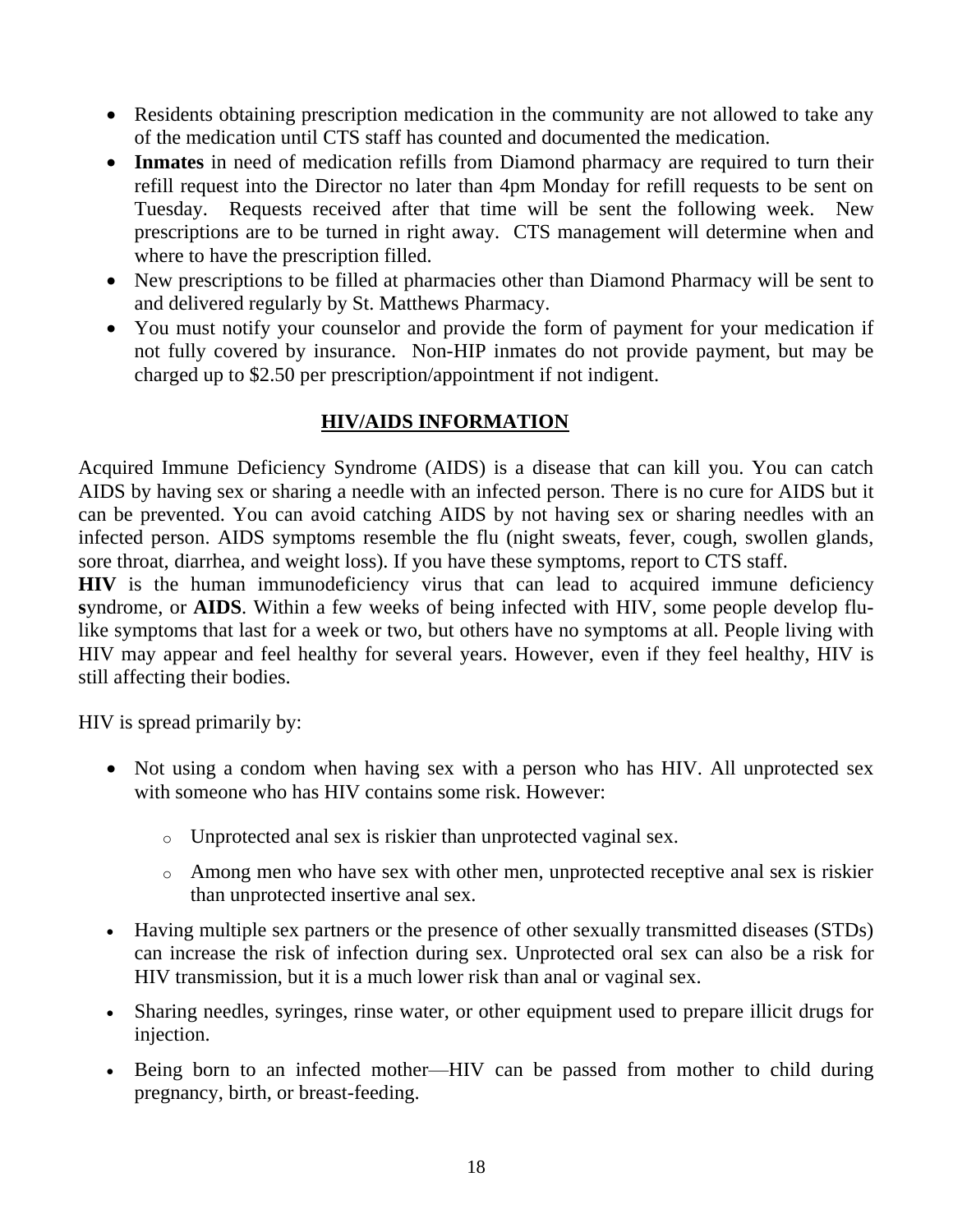Ways to prevent HIV infection:

- Abstain from sexual activity or be in a long-term mutually monogamous relationship with an uninfected partner.
- Limit your number of sex partners. The fewer partners you have, the less likely you are to encounter someone who is infected with HIV or another STD
- Correct and consistent condom use. Latex condoms are highly effective at preventing transmission of HIV and some other sexually transmitted diseases. "Natural" or lambskin condoms do not provide sufficient protection against HIV infection.
- Get tested and treated for STDs and insist that your partners do too.
- Do not inject drugs. If you inject drugs, you should get counseling and treatment to stop or reduce your drug use. If you cannot stop injecting drugs, use clean needles and works when injecting.
- Obtain medical treatment immediately if you think you were exposed to HIV. Sometimes, HIV medications can prevent infection if they are started quickly. This is called postexposure prophylaxis. *(Information was taken from Centers for Disease Control (CDC) website, 2011)*

# **Please report to CTS staff, if you think you may have been exposed to the HIV virus**.

# **ALCOHOL TESTING AND URINE SURVEILLANCE**

- All residents are subject to be tested for the use of alcohol and drugs. When requested to submit to either test, residents must comply. Failure or refusal to submit to the testing will constitute an assumed positive result and appropriate action will be taken.
- Residents are given three (3) hours to provide a urine specimen. Once they are advised that they are to submit for a test, they are to remain with the requesting staff person until a specimen is produced. If a resident fails to produce within 3 hours, a disciplinary report is written. But, the resident remains with staff until he is able to produce.
- Residents are allowed to consume one 8 ounce cup of water administered by staff after being notified of the test requirement. Residents are not allowed to eat anything or leave staff's sight when waiting to produce.
- If a resident has been unable to produce after 2 hours, he may be given another 8 ounce cup of water.
- Water is to remain off and toilets are not to be flushed in the bathrooms when producing.

# **FIRE DRILLS**

Fire Drills are conducted no less than one time per month. They may be conducted at any time on any day. Immediate response is required.

When the fire alarm sounds, residents are to evacuate the building **immediately** (you are not to go to your dorm, locker, etc to get a coat, or anything else – you are to stop what you are doing and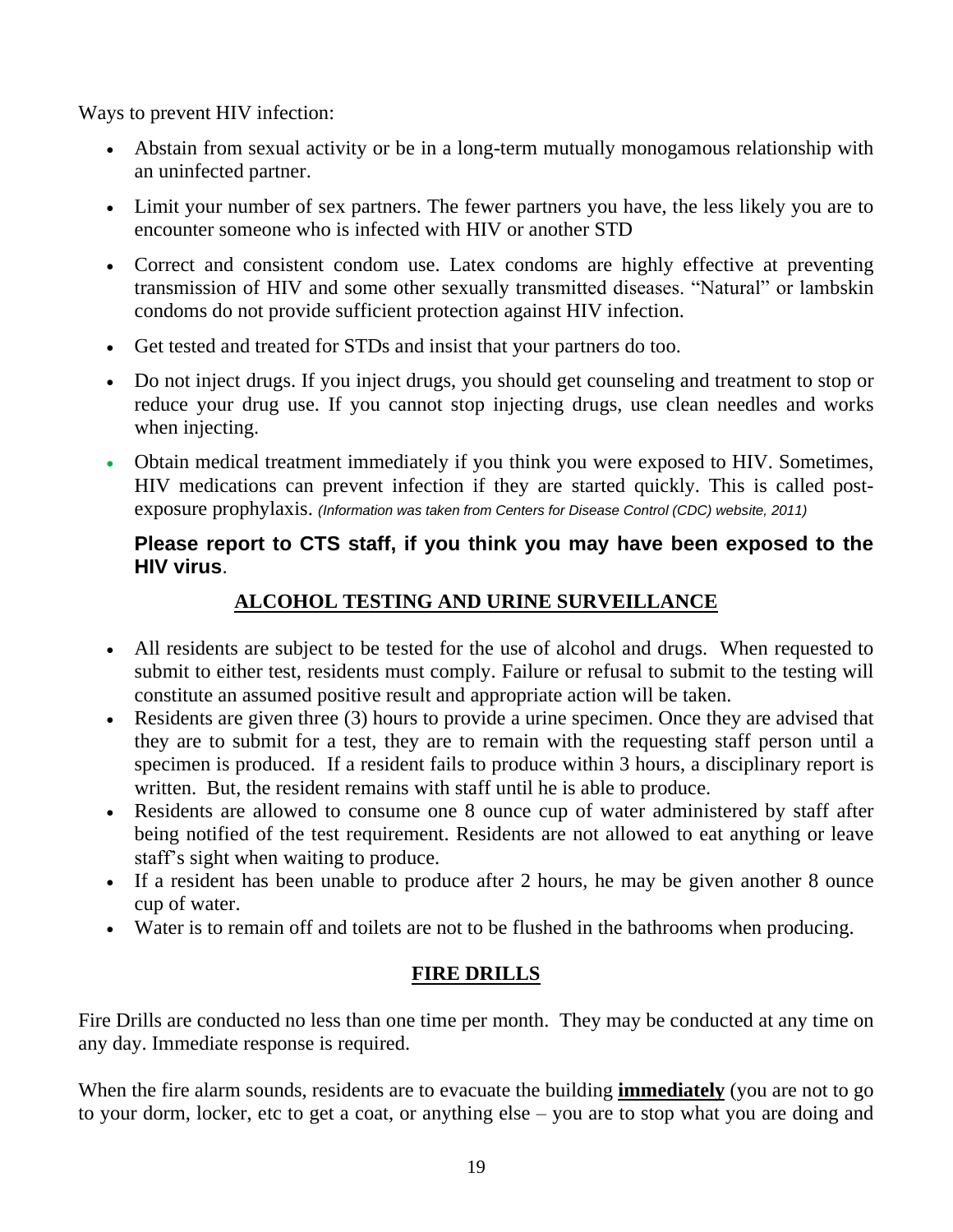exit the building) using the NEAREST emergency exit. There is an emergency exit on every level of the building. Emergency exits are located at the north end of each hallway, through administrative offices, and at the front entrance.

Once outside, residents are to walk quietly down the sidewalk and go directly to  $15<sup>th</sup>$  Street side of parking lot. Residents are not to walk through the parking lot to reach their assigned location. There are labeled lines in the parking lot – residents are to line up according to their dorm assignment and remain quiet. Smoking is prohibited during fire drills.

Staff will come out after they have checked the facility to ensure everyone is out. Staff will conduct a headcount through a roll call. As a resident's name is called, he is to respond with his bed number and return to the inside of the facility – remaining on the sidewalk and entering through the Jefferson Street entrance, unless otherwise directed by CTS staff. The more orderly residents are, the sooner you will be allowed to return to the facility. Residents are not to interact with/converse with passersby in the parking lot or on the street.

If the Louisville Fire Department responds to the CTS alarm, staff will begin the headcount after the fire department has given the okay to return to the building. Residents are to remain in their assigned line while quietly waiting.

Posted throughout the facility are EMERGENCY EVACUATION PLANS which outline all the emergency evacuation procedures, fire exits, location of first aid supplies, and fire equipment. Residents are required to familiarize themselves with the plans.

Although drills are conducted, every fire alarm is to be treated as a true emergency and quick response is mandatory. Residents are expected to evacuate in 3 minutes or less.

#### **SEVERE WEATHER**

In the event of severe weather, all residents are to go to the hallways of the  $1<sup>st</sup>$  and  $2<sup>nd</sup>$  floor. Residents will be directed by staff.

# **OFFENSES AND PENALTIES**

The Kentucky Category of Offenses and Penalties established in Corrections Policy and Procedures 15.2 shall apply to Pre-Release Residents (Inmates).

# **RESTRICTED AREAS**

To provide proper security for the residents and facility staff, certain areas of the facility are designated as restricted areas without specific authorization. These areas shall be but not limited to:

- The Control Center
- Roofs
- Kitchen
- Behind a locked door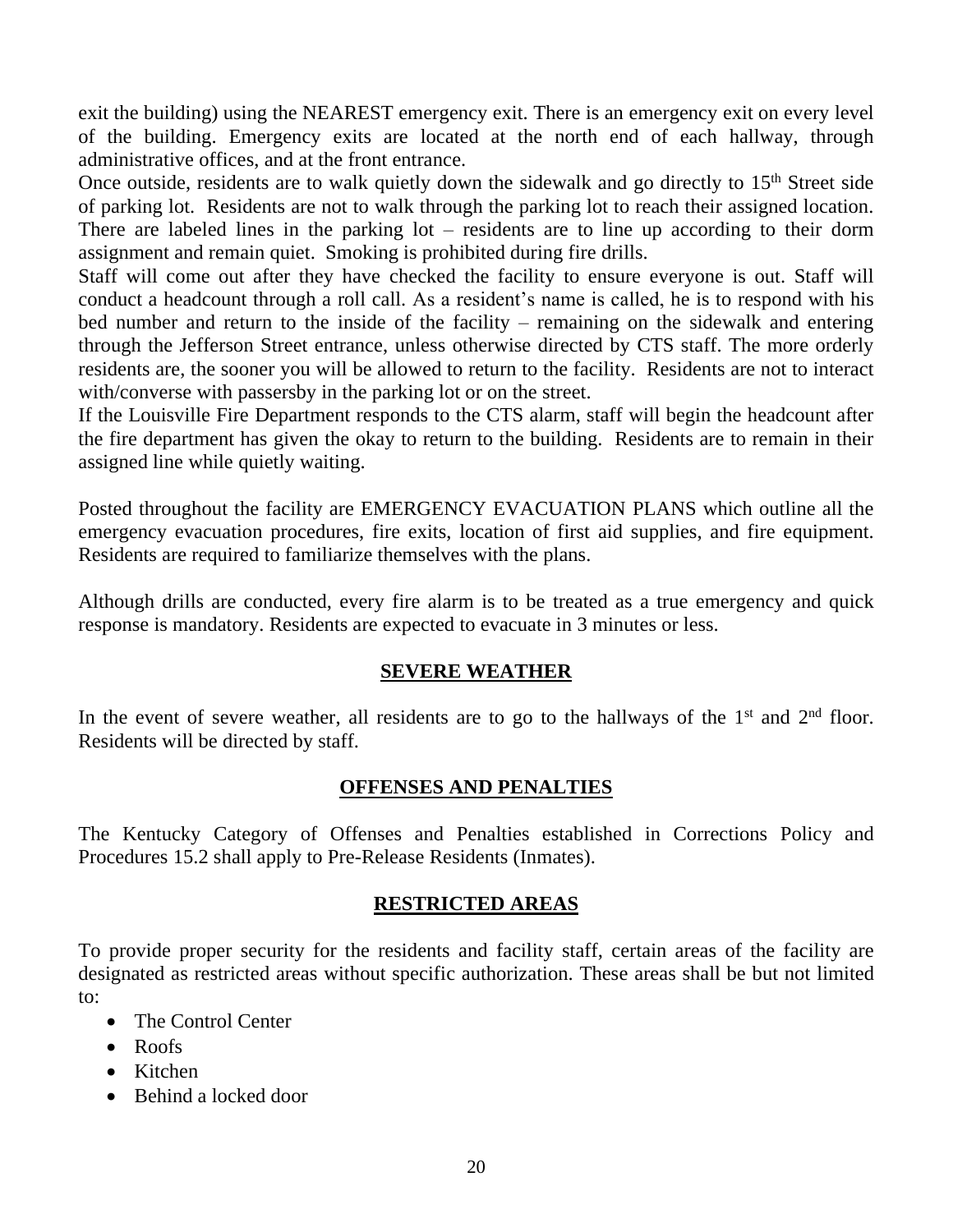- Fire escapes except for emergencies
- An unassigned living unit
- Administrative offices
- First floor & Basement

#### **SEARCHES**

At any time, a search may be conducted by staff of your personal belongings, vehicles, or your person. Residents are not required to be present at the time of a dorm/locker search. Items that are considered contraband will be confiscated and disposed of. The Contraband List is posted on the bulletin boards.

Pat search procedure:

- Coats/jackets, shoes, and belts are to be taken off before being searched.
- All items are to be removed from pockets.
- Arms are to be held up and out and legs are to be spread at least shoulder width apart
- Metal detectors may be used during all searches upon entering the building.
- Random breathalyzer tests are to be administered at staff's discretion, in addition to each time a resident returns to the facility from the community.

Dorm searches will also be conducted which will include a search of each individual's bed, locker, all belongings in bed & locker, and all common areas of the dorm, including the bathroom (residents are not present during dorm searches).

#### **K9 Searches**

CTS does conduct multiple K9 searches each month. K9 searches of the dorms are done while residents are not present in the dorms.

#### **VENDING SERVICES**

Vending services are provided in house. Any profits generated by the vending machines will be used for the benefit of the residents.

Please do not hit, shake, kick, or tip the vending machines over to retrieve jammed items. Abuse of the vending machines WILL result in disciplinary action (possibly Recovery Focus) and a fine of \$10. Residents use the vending machines at their own risk. Refunds will only be issued if the loss of money was witnessed by a CTS staff member, and the proper form is submitted and completed.

#### **TELMATE TABLETS**

Telmate tablets can be found in each resident dorm. Upon your arrival, a PIN is generated that is unique to you. CTS will give you the PIN information upon intake. If you believe that someone has learned your PIN and is using it, please advise staff immediately.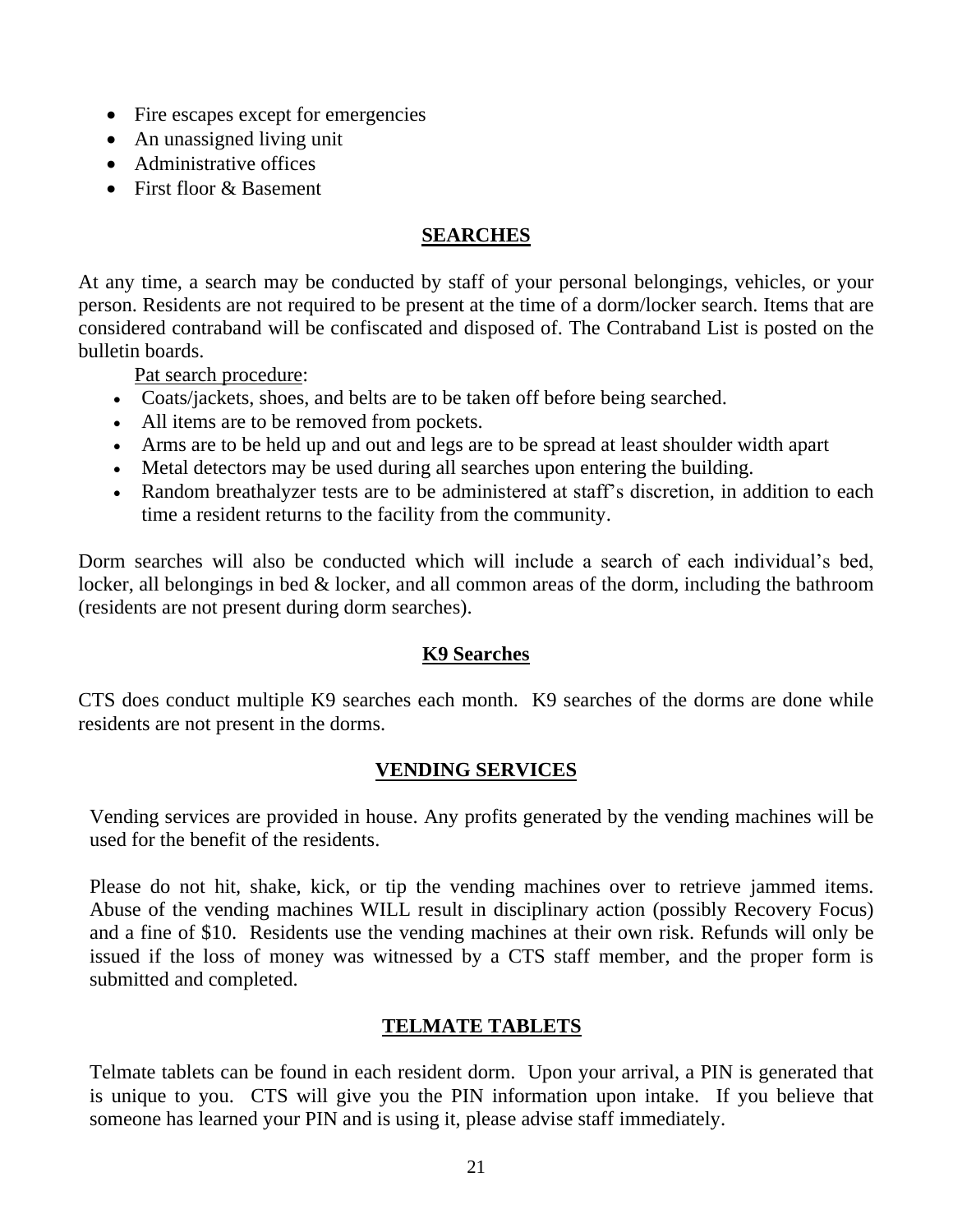Your PIN can be used to access the tablets and the phones. Your PIN will work only on the tablets and the phone in your dorm. Tablets will not function outside the assigned dorm. If you move beds/dorms, your PIN will change. You will need get your new PIN from staff – only administrative staff can assign a new PIN.

Your "booking" number is the PIN for commissary. If you are not given that number upon intake, please ask staff for the number prior to attempting to access commissary.

The first time you use the commissary, you will enter your booking number (obtained from staff) as your login. You will enter your booking number twice when it first asks for a password. After you login, it will prompt you to create your own password.

#### **Free Side of Tablets**

Anyone can utilize the tablets to send requests to staff members and grievances to CTS management. The Resident Handbook, Contraband List, Property List, and Grievance Procedure can also be reviewed on the free side of the tablet (in addition, all are posted on the bulletin board in the Control Center foyer). A law library is accessible for free as well.

## *Please note: All requests and grievances are to be submitted through the Telmate tablets – handwritten, paper requests/grievances will not be accepted. Residents shall only write one person/request per concern. Abuse of the request system will result in disciplinary action.*

Commissary orders are placed on this side of the tablet as well. Residents must have funds in their account in order to place a commissary order. Again, your PIN for commissary is your booking number with CTS – any staff can provide you with this number. If your PIN does not work, administrative staff will have to set a new PIN.

Phone calls to the PREA hotline and PREA counseling services are free to all residents. These calls are not recorded.

Residents are to use the tablets for requests and grievances. Requests to see any administrative staff should be submitted through a Telmate request. Residents who have an emergency and must see their counselor immediately should go to the Control Center and advise staff that you have an urgent need that cannot wait for an answer through Telmate.

#### **Paid side of Tablets**

Residents may utilize the paid side of the tablets for a variety of functions. In order to access the paid functions, residents must have funds in their account. Funds may be placed on one's account by family/friends via the internet or the kiosk on the first floor. Or residents may place funds on their account via the kiosk in the Control Center foyer. Funds may be placed in the Telmate account or commissary account. There are fees associated with funds in the Telmate account.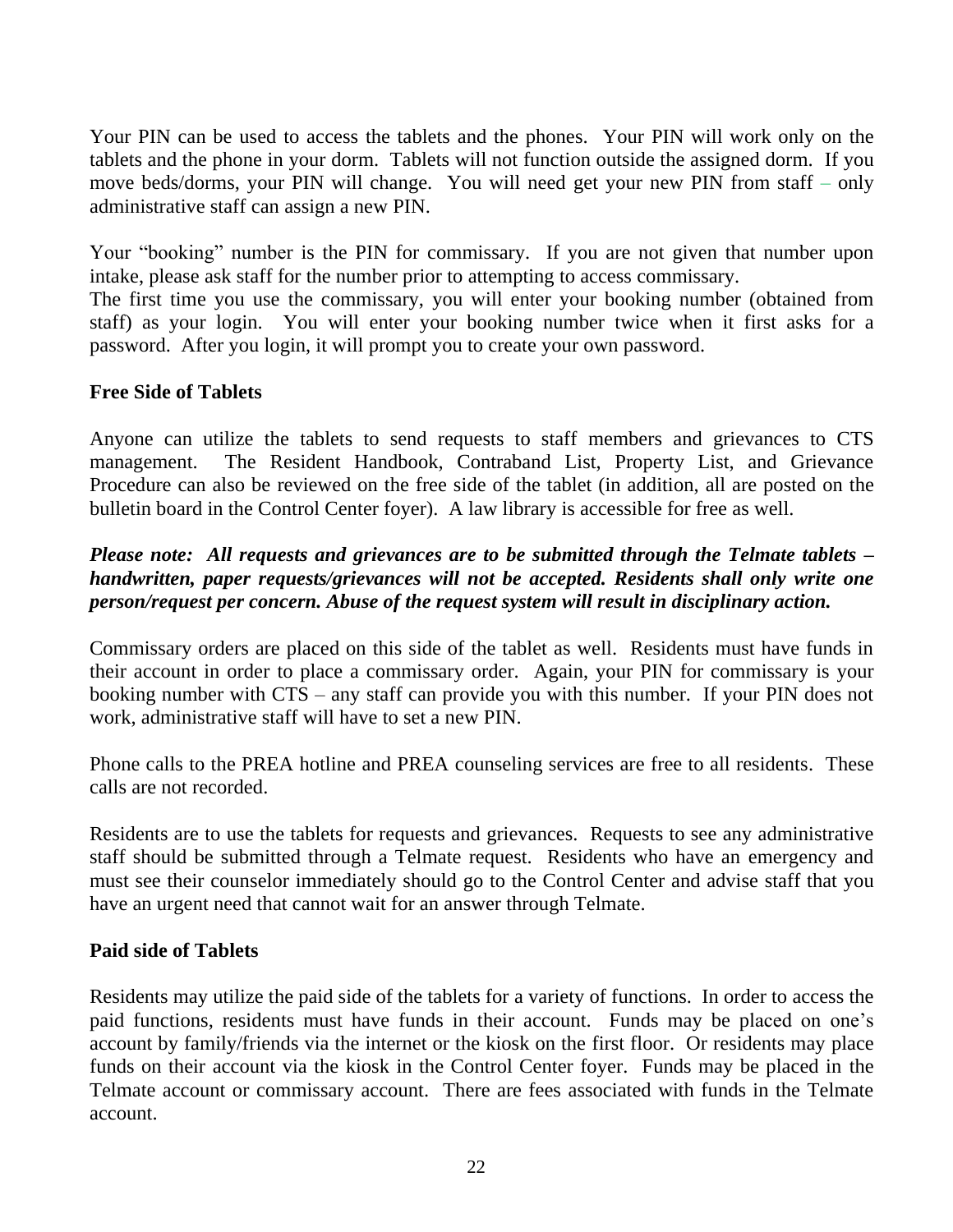Family and Friends may add funds via: Phone 866-516-0115; Web [www.gettingout.com.](http://www.gettingout.com/)

The Telmate account funds can be used to make phone calls on the phones in the dorms (PREA phone calls are free). Residents may also message family/friends and receive pictures. There is highly limited internet access as well. Residents may also utilize the tablets to watch movies.

**Video Visitation:** The tablets may be utilized to conduct video visitation with family/friends. When in video visitation mode, the tablet cannot be removed from the charging station. If it is removed, it will revert to audio mode. Residents are to be respectful of those utilizing the tablets for a video visit. Residents are not to purposely allow or attempt to be seen in a video visit with other residents' videos. Family/friends who are participating in the video visitation must be fully clothed and act appropriately or the video will be cut off.

**Privacy Policy:** Residents are hereby advised that any and all activity on the tablets and phones is subject to review and viewing by CTS staff. CTS staff have access to read all messages, listen to personal phone calls (except calls to PREA), view photos, view video visits, review commissary orders, review credits to accounts (made by the resident and those made by family/friends), etc. All pictures are reviewed by a call center prior to them being forwarded to the resident. If the picture is deemed to be inappropriate at all, the picture will not be forwarded to the resident, but the sender will still be charged for the transaction.

# **COMMISSARY**

CTS provides non-vending machine items in commissary through Keefe and they are ordered on the Telmate tablets. Residents are to purchase hygiene items, laundry, stationary, and approved food items from the store. Consumable items are not allowed to be mailed or brought in during visits due to the potential of contraband being placed in items. Commissary is delivered one time per week.

Should a resident have a special need, he may request that an item be added to the commissary order by writing a request to the Administrative Manager. If it cannot be added to commissary, CTS administrative staff will ensure getting the item  $-$  if it is an item that is necessary.

Proceeds from commissary are used to benefit CTS residents.

# **TOBACCO PRODUCTS**

Residents are allowed to use tobacco products on the deck only. Chewing tobacco is allowed, but may only be used on the deck. Residents are not to spit on the deck or in the ashtrays. Those who use chewing tobacco may carry something to spit in. It is to be emptied immediately after use. Storing containers with spit in them is a violation. Loose tobacco and rolling papers for making cigarettes is prohibited. Residents may purchase tobacco products from the CTS vending machines. Matches are not allowed.

Use of tobacco in the building will result in being placed into Recovery Focus immediately.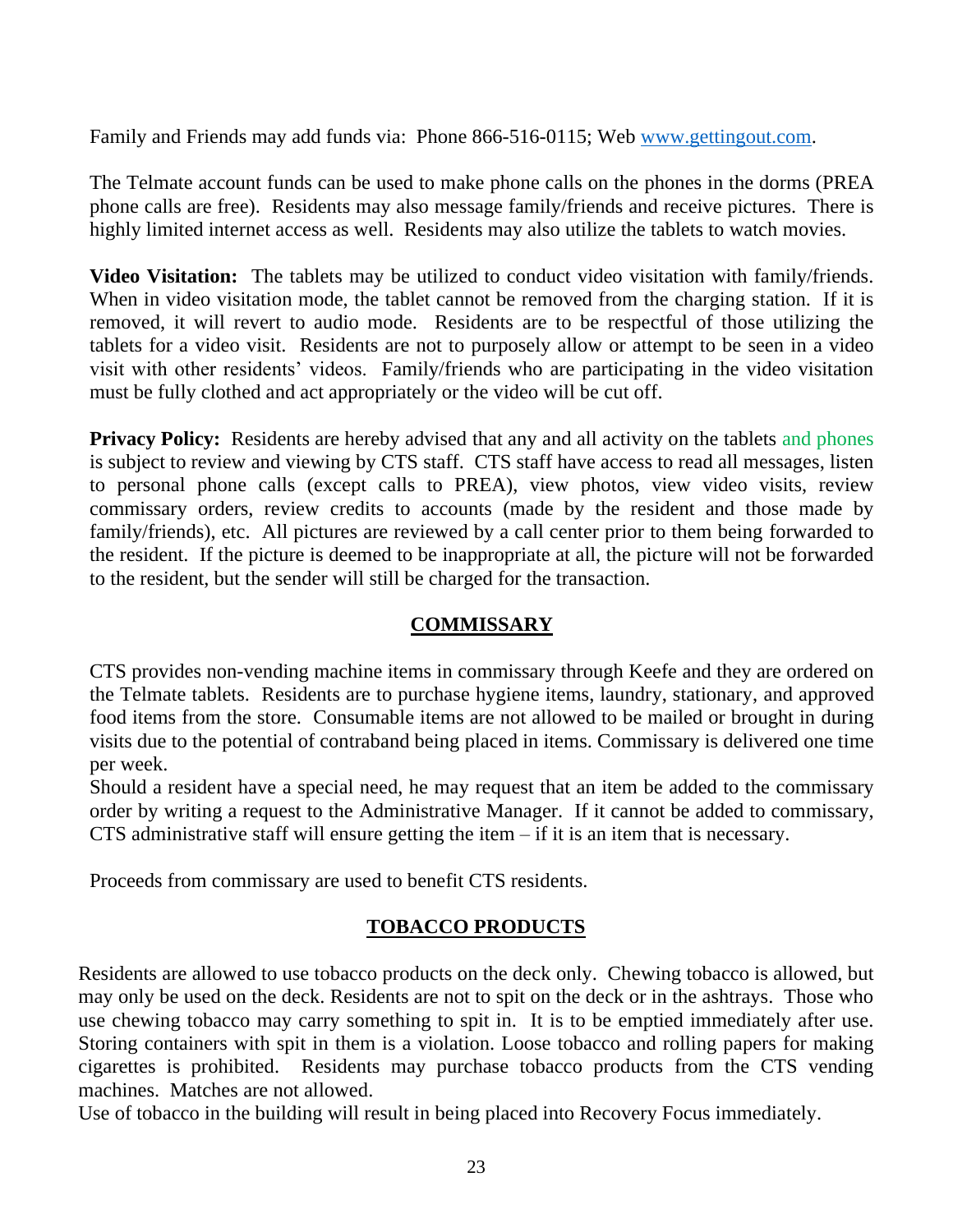**The Kentucky Department of Corrections has mandated that inmates in halfway houses settings are not allowed to purchase, possess, or use tobacco products, including lighters. CTS will adhere to this directive. Tobacco and related products are considered dangerous contraband and may result in a Category III write up.**

#### **ATM**

Residents who do not receive funds through the mail or visitation, but have an ATM card for an account that belongs to him, may request through their Counselor to be put on the list for the trip to the ATM once per week. Inmates are not eligible.

#### **RESIDENT PHONE ACCESS**

There are phones available for resident use in the dorms and in common areas. Residents will adhere to the ten (10) minute time limits on phone calls as a courtesy to other residents. The phones are operated by Telmate

Upon arrival, all residents will be given the opportunity to make one phone call to inform family/loved ones of his location and/or needs.

Phone calls to/from attorneys, state agencies, federal agencies, etc. may be coordinated through your counselor. Final approval for use of the phone is determined by CTS management. Residents who have scheduled attorney meetings, court appearances via telephone or zoom, conference calls with agencies shall notify their counselor ahead of time. CTS will ask that authority requesting the meeting/conference with the resident contact the counselor directly.

Employed residents may seek permission to obtain a cell phone to be kept in the Control Center when the resident is in the facility. It will be approved only if the phone is necessary for employment.

#### **RESIDENT MAIL**

- Any mail that is received for a resident is opened & examined for contraband/inappropriate content, logged in JailTracker, and distributed to residents. Legal mail and mail from KYDOC will not be opened.
- Packages containing clothing and other non-consumables may be received **April 1-30**, and **October 1-31** of each year. During the months of April and October, residents may receive up to 2 packages. Packages received in the months of April and October are for the necessary items residents may need for the upcoming change in season – primarily clothing. Consumables will not be accepted from any source during these months.
- Each resident receiving a package is responsible for maintaining the property limits. Excess property received will not be stored. It will be considered contraband and be disposed of or donated.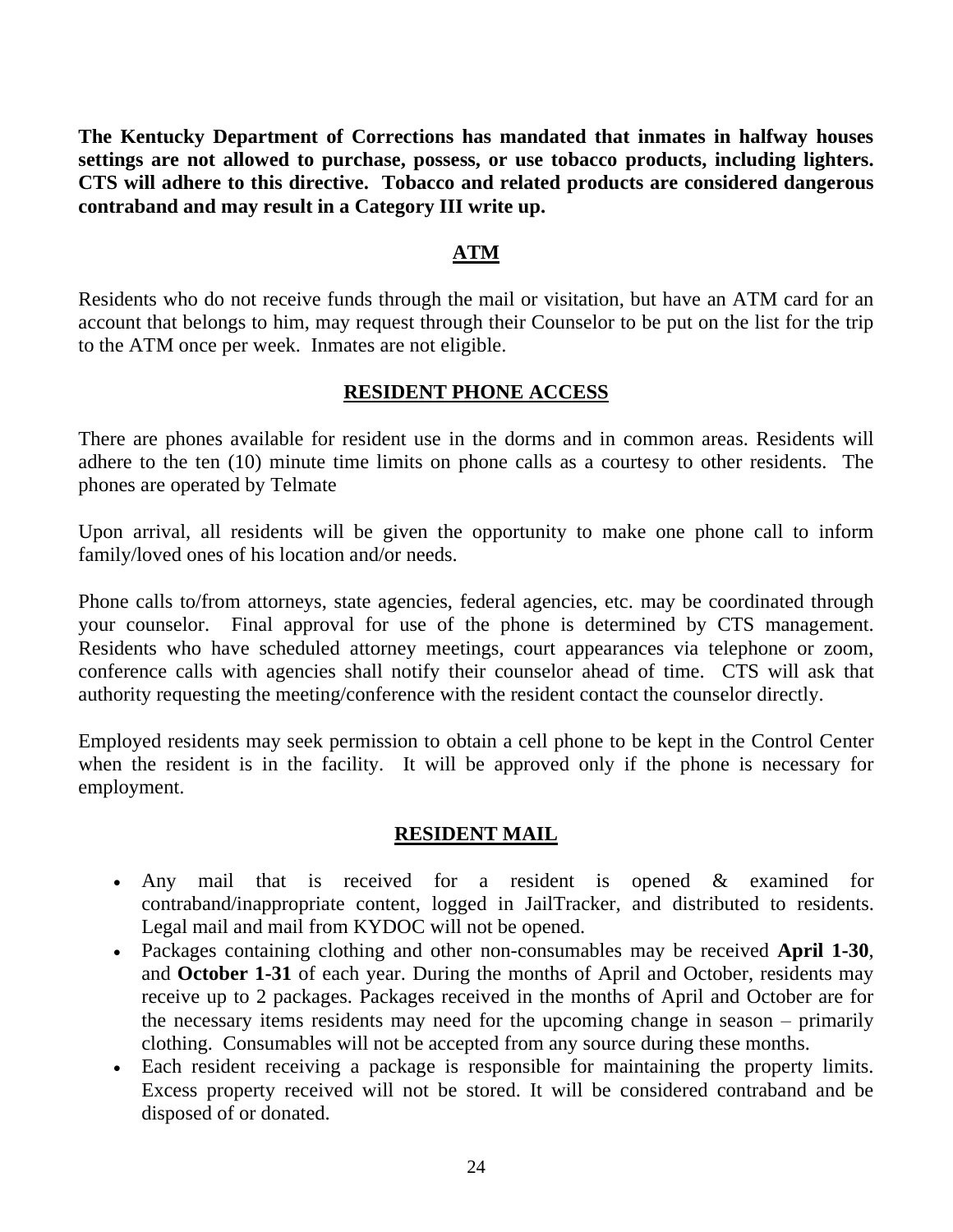- Residents may receive packages in the first 30 days of their residency. Packages in the first 30 days are limited to no more than 2. Residents may receive packages containing hygiene items from a third-party vendor via delivery by UPS, USPS, FEDEX – *in their first 30 days only*. Packages/Items delivered via door-to-door services (ie doordash, Instacart, etc) will not be accepted.
- The control center staff will distribute mail by paging residents a few at a time to retrieve their mail. Mail is distributed no later than the following business day after it arrives.
- The resident must sign for his mail by staff. Records for receiving mail are in JailTracker.
- For the resident's security, cash or personal checks are not to be sent to the resident via mail. Letters with such items will be returned to the sender. USPS money orders are permitted – no more than \$75. Money orders received in the mail in any amount over \$75 will be returned to sender.
- Money orders will be removed from envelopes by CTS staff. The amount of the money order and the money order tracking number will be written on the envelope which will be distributed at mail time. The resident will then know he has a money order that will be cashed. Money orders are cashed by CTS once per week. Residents will be called to sign for the receipt of the cash and sign the back of the money order at the time of cashing.
- CTS will not hold mail. CTS is not responsible for mail that has not been received at this location.
- Mail shall have proper postage and a return address which includes the resident's name and the facility address:

 Name/DOC #; CTS 1407 West Jefferson Street Louisville, Kentucky 40203

Outgoing mail is to be placed in the secure mailboxes on each floor. CTS staff will collect mail Monday-Friday and place it in the mailbox for the US Postal service to pick up.

# **IN-HOUSE VISITATION**

All residents are afforded visitation in the facility on the scheduled days and times. The days and times of visitation are posted on the Resident Bulletin Board. Under special circumstances residents may request a visit from family members on a day and time that is not part of the routine visitation schedule – but, it may not occur during required program hours. If the resident requires a visit with an attorney, clergy, etc, he may let his Counselor know and approval will be made by the Director/Assistant Director. The request is submitted to the Counselor or Director who provides a written response and/or approval for the visit.

Please be aware that visitation may be suspended at times due to COVID 19. This decision will be made in-tandem with the Department of Corrections and possible COVID outbreaks at the facility/community. There also may be special conditions and guidelines required if needed to ensure the safety of residents, staff and visitors.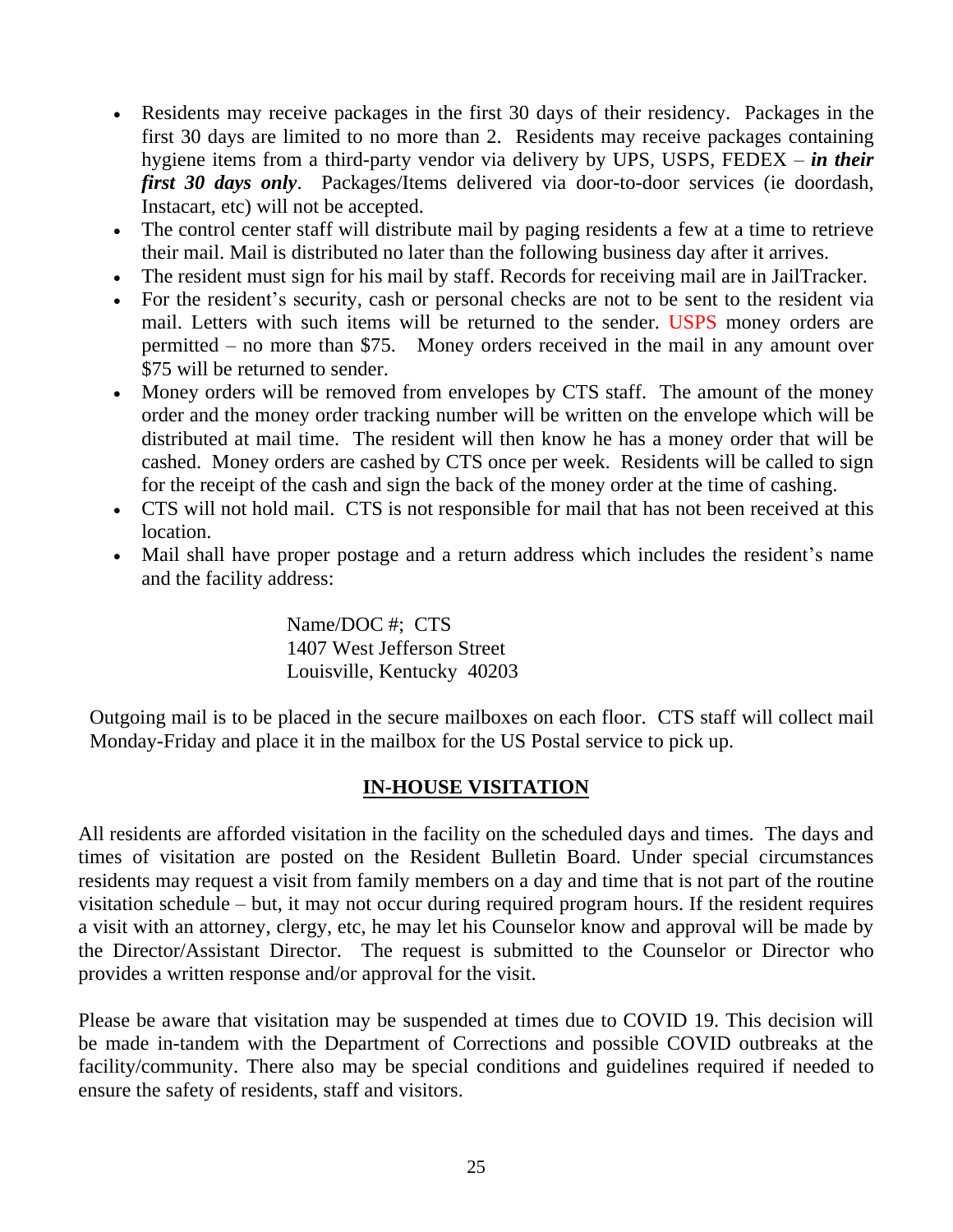Individuals must be on your approved visitor's list in order to visit you at CTS. Your approved visitation list from the previous institution will be utilized at CTS. Per DOC policy, you can make changes to your visitation list one time every six months only  $-$  in the months determined by the DOC. Inmates' visitation list must be approved by P&P before CTS can allow visitation.

Non-consumable items may be brought to the resident at his **first eligible** visit. The items are to be boxed up as they were to be mailed. The package will be searched and distributed on the next business day.

Food to have during visitation may be purchased in the visitation room. No visitors are allowed to bring food into the facility.

Below are the guidelines for visitation:

- 1. All visitors including children, must sign in at the control center and present a picture ID each time they visit (children under the age of 18 do not need an ID).
- 2. No obscene gestures or language is permitted.
- 3. No interaction between a visitor and a resident is to take place until the visitor is officially signed in, cleared to visit, and has reached the visitation area.
- 4. Visitors must be properly dressed. Shoes and shirts must be worn. Short shorts or skirts, tank tops and halters are not allowed. Staff may turn a visitor away if not appropriately dressed, if staff deem the attire inappropriate.
- 5. All visitors and their belongings are subject to search. Visitors will not be allowed to carry bags, purses, cell phones, etc. into the facility.
- 6. Anything brought in for a resident by a visitor will be searched and any unauthorized items will be returned to the visitor at the time of their departure.
- 7. Visitors and residents are not allowed to have bodily contact except a short kiss and/or hug upon departure.
- 8. The resident will be paged to the visiting area after the visitor(s) has been properly checked into the visiting area.
- 10.Residents must remain in the visitation area until their visitor has left the building.
- 11.Visitors are not allowed to leave the building and then return. Once they exit the building, the visit is terminated. Visitors will not be allowed to go back to their vehicle to retrieve "drop off items" for the resident.
- 12.Visitors must be orderly and children must be kept under control, or they will be asked to leave.
- 13.No one will be permitted to visit if he/she is under the influence of drugs or alcohol.
- 14.An adult must accompany persons under the age of 18.
- 15.Visiting is confined to the visiting area only.
- 16.Without prior approval, visits are limited to four visitors at one time.
- 17.Staff may terminate a visit if necessary. If a visitor(s) acts inappropriately, they may not be allowed to return to the facility without a review and approval from the Director.
- 18.Convicted felons are not allowed to visit without written approval from the Director and the appropriate supervising authority.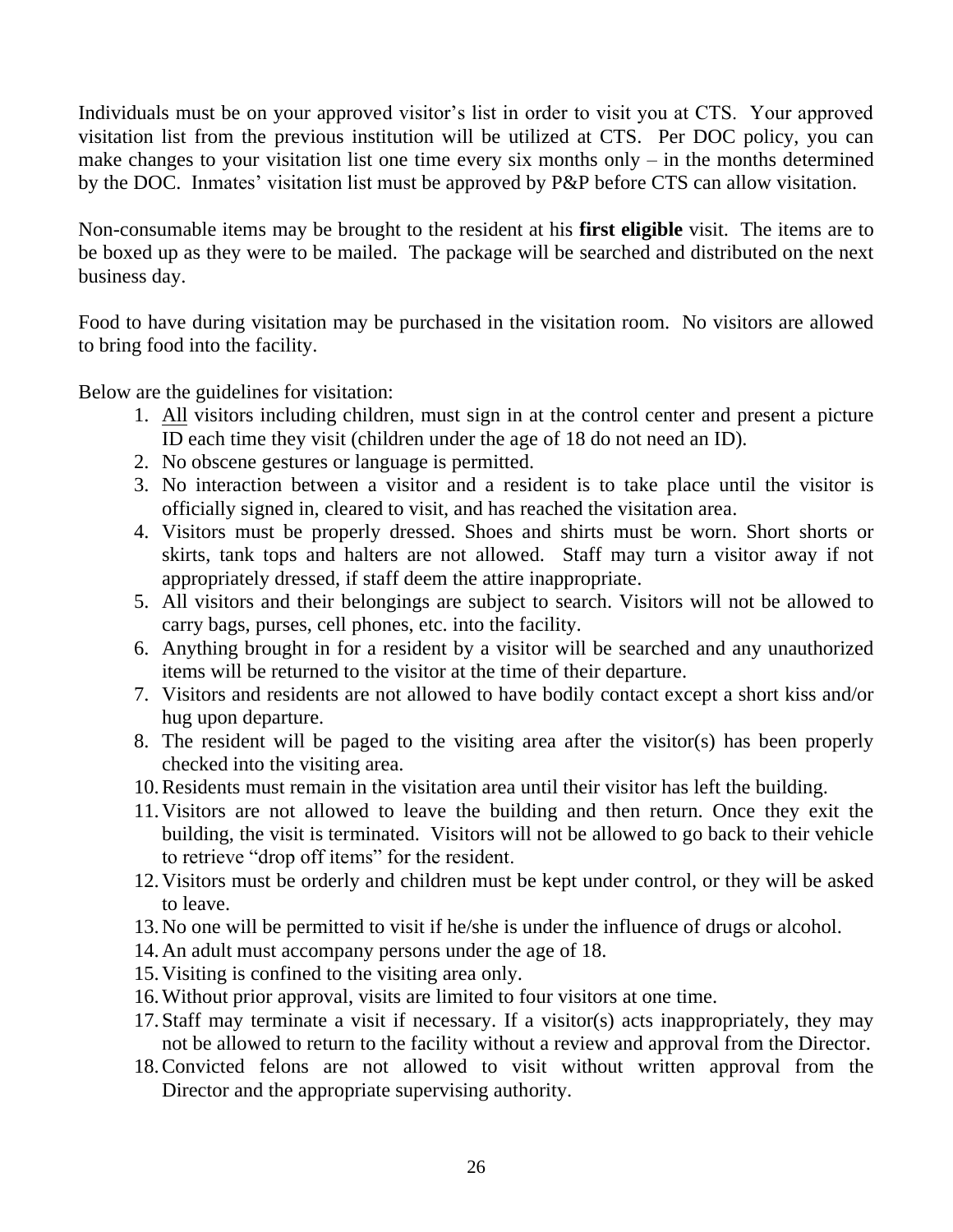- 19.Visitors who arrive 30 minutes or less prior to the end of visitation time will not be allowed to visit.
- 20.Staff has the authority to refuse or terminate a visit at their discretion if the safety of residents, other visitors, staff is in jeopardy; if the visitor's or resident's behavior is disruptive; if prohibited activity is attempted.
- 21.Residents are not allowed to utilize the restrooms in the visitation area. Residents are to use the restroom prior to visitation. Staff will allow residents to use the restroom across the hall if necessary.
- 22.Parents of children visiting are responsible for supervising their children in the Kids area. Failure to do so will result in your visit being terminated.

Staff is available to take photos for residents and their visitors during visitation. The pictures are \$1.50 each and are available on site.

## **INCOMING RESIDENT PROPERTY**

Items that are not considered contraband and/or are allowed at CTS will be allowed to be brought in with a resident upon intake. Residents transferring from another institution will be allowed to keep allowed consumables brought with them. Residents reporting to CTS from "the street" will be allowed to bring in limited amounts of consumables. From that point forward, "consumables" can only be purchased through the commissary or mailed in the first 30 days of residency through a THIRD PARTY VENDOR via USPS, UPS, or FedEx – in order to reduce the possibility of contraband entering the facility.

If a resident has family, friends, etc. who are willing to bring clothes, money, shoes, etc. – items may be brought to resident during his **first eligible visitation** or through the mail in the resident's first 30 days of residency. Items brought through visitation are to be packaged just as though they were going through the mail. The package will be processed and distributed on the next business day.

# **RELIGIOUS SERVICES**

In house church services are available at CTS for residents who wish to attend. Service times are available on the resident bulletin board. Residents may request to attend services outside of the facility. These requests will be considered on a case-by-case basis. A request must be submitted to the Director for consideration. Coordination with location one chooses to attend will be required.

# **LAW LIBRARY**

A law library link can be found on the free side of the Telmate tablets. All residents have access.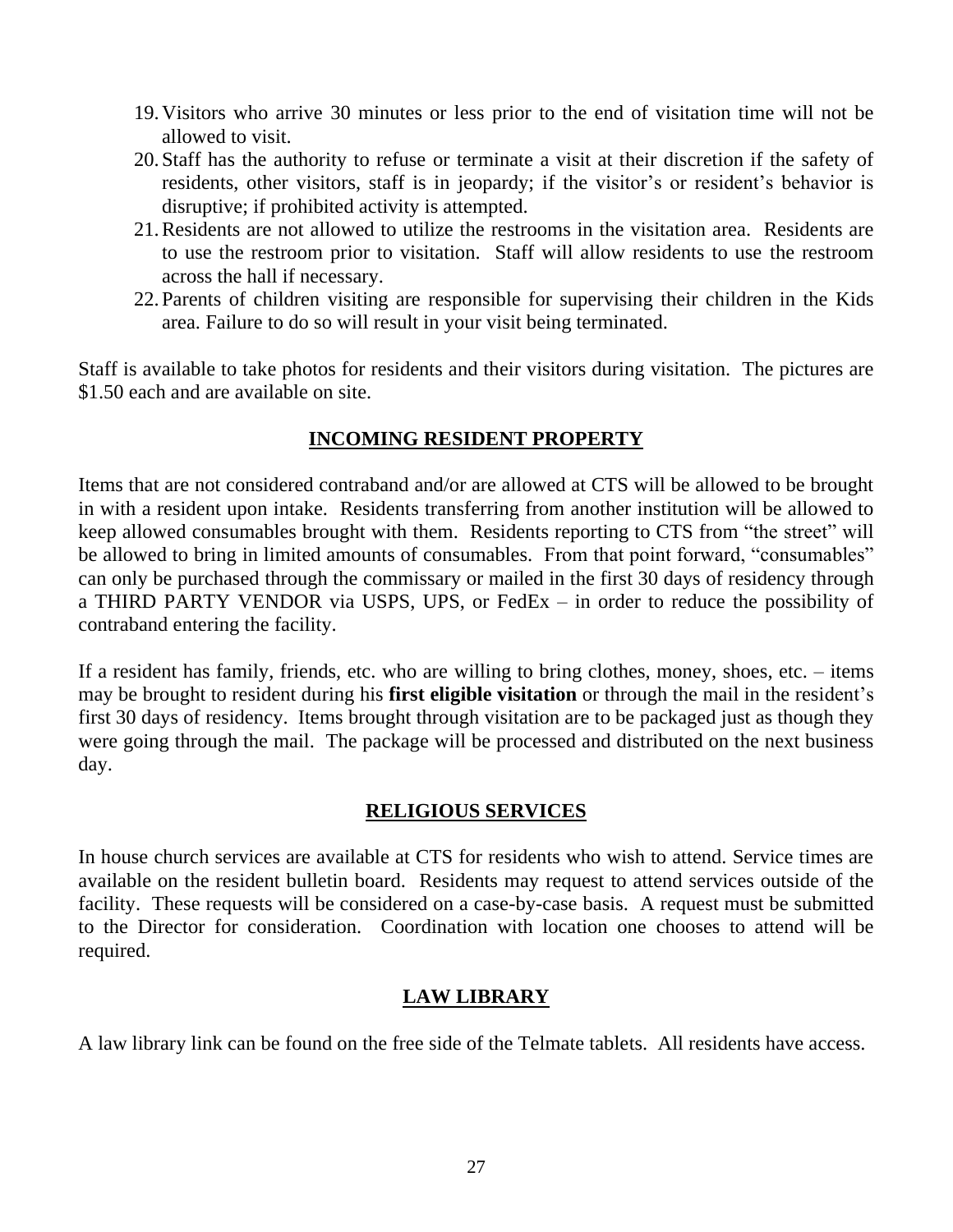#### **EDUCATION**

Residents who do not have a high school diploma or GED will be referred upon request and when classes are available.

#### **DRESS CODE**

All residents must be fully clothed while in the facility to include living unit. Sleeveless attire such as tank tops is not allowed outside of one's assigned dorm – this will include the deck. Sunglasses and headgear are not allowed to be worn by residents when in the facility. The facility will assist the resident in obtaining suitable clothing if needed.

Dining Room dress code:

- Shirt, shoulders and armpits must be covered
- Closed toed shoes only

#### **ISSUED PROPERTY**

All residents are issued: a pillow, blanket, 1 towel, 1 washcloth, pillow case, 2 sheets, 1 padlock, 1 AA book (SAP only), 1 chair, and a nametag.

Personal blankets may be purchased by the resident (solid color only) however, it must be placed underneath the issued one or neatly folded at the end of the bed. Each resident is responsible for laundering his linens and towels once a week.

The AA books are issued to residents by Counselors.

Upon release, residents are to return ALL CTS property. The issued chair must be brought to the control center for inspection upon release. If any CTS property is missing or damaged, the resident will be required to pay for it prior to release.

CTS will issue every resident one roll of toilet paper and one laundry pod each week. The laundry pod is for the resident to wash his bed linen. Each resident is responsible for providing his detergent for laundering his own clothing. Distribution is typically completed on Fridays. Indigent residents may be provided with more supply.

#### **HYGIENE**

If needed, the following hygiene items may be issued to indigent residents: toothbrush, toothpaste, denture adhesive, soap, disposable razor, shaving cream, shampoo, etc. Any resident needing hygiene items must notify their counselor; CTS will supply items to indigent residents. To be placed on the indigent list, you must complete an Indigent Request Form and turn it in to your Counselor. Indigent supplies are handed out one time every week. Indigent status is reviewed at least monthly by the Director/Assistant Director.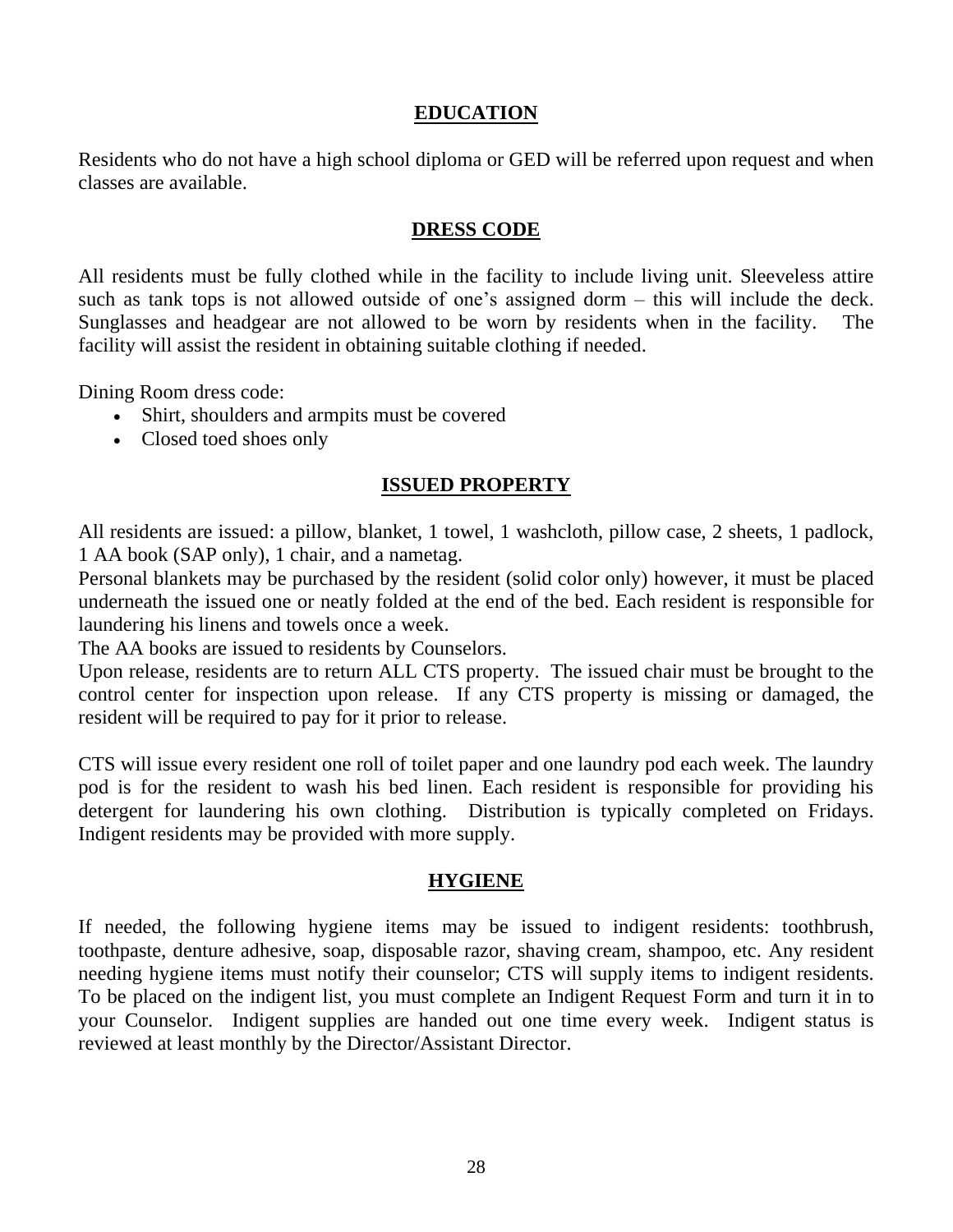# **LAUNDRY**

The CTS facility has six washers and six dryers on the premises at no expense to the residents for personal laundering needs. The laundry room will be open from 5:00 am to house closing daily. Laundry days are assigned according to dorm assignment. The schedule is posted on the laundry room door. Residents are not allowed to use more than 2 machines at any time simultaneously.

The laundry room is closed on Wednesdays until 4pm for maintenance – the laundry room is open at that time for Recovery Focus and quarantine residents ONLY.

## **PERSONAL PROPERTY**

- Every resident's property must be kept inside their issued locker.
- Excess property must be removed from the facility or it will be confiscated and properly disposed of.
- Residents are not to loan, trade, give, or sell any of their property to other residents.
- In the event that a resident escapes or is taken into custody, etc., the property in that resident's living area becomes a part of his property inventory and will not be given to any other resident for any reason.
- Each resident may view the Personal Property List and Contraband List upon arrival; they are also posted on the foyer bulletin board and found on the tablets. The resident is responsible for updating his property list by notifying his Counselor.
- Televisions, radios, CD players, and other appliances (all must be clear) shall be equipped with head phones/earbuds. They are to be used at all times to control the noise level in the living units.
- Appliance cords are not to be altered in any way.

Excess items and/or items not allowed that are brought in at intake will be boxed up and stored until the resident's release. A receipt will be issued. It is the resident's responsibility to advise his counselor that he has stored items upon release. Items that are illegal will not be stored but will be disposed of.

In the event that a resident is taken into custody, escapes, or absconds from supervision, his property will be handled in the following manner:

**Abscond or Escape:** The property will not be released while the resident is unaccounted for by CTS and/or the Parole Officer. If the resident has not been arrested or turned himself in within 45 days, the property will be disposed of. If the resident is arrested or turns him in within 45 days the individual listed on the Property Form will be contacted and given seven (7) days (from the date of notification) to pick up the property.

**Taken into Custody:** The individual listed on the Property Form will be contacted and given seven (7) days to pick up the property.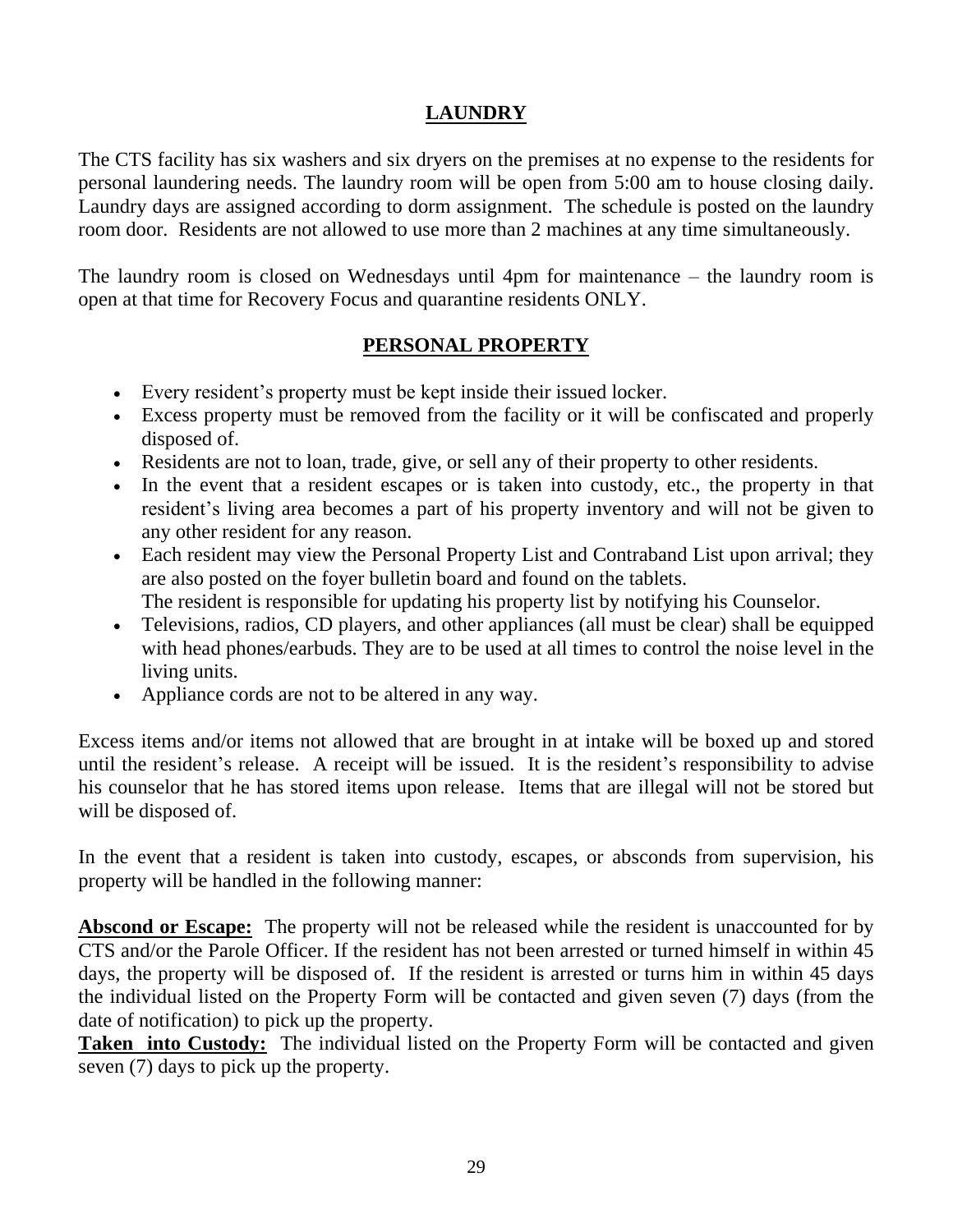# **RECREATION**

The CTS Facility will provide at a minimum the following activities:

- 1. Cable television wired to most bed areas
- 2. Cable television in each community room and dining room
- 3. Movies
- 4. Board and card games
- 5. Pool table
- 6. Work out equipment
- 7. Recreation areas: weight/rec room, day room, outside deck
- 8. Tournaments are held on Fridays frequently, with prizes provided by CTS

Outside Recreation guidelines:

- 1. The recreation areas will be open anytime the house is open. The recreation areas are closed anytime the house is closed. Residents are not to be in any recreation area if they are scheduled to be in programming or classes.
- 2. Anyone attempting to have anything dropped off at the area from non-residents or nonemployees will lose the privilege of going to the rec. area. This includes throwing items over the fence.
- 3. If, at any time, a dorm smells of cigarette, cigar smoke, everyone in that dorm will lose rec yard privileges for a period of time to be determined by staff on duty.
- 4. Residents may take their chairs to the rec area provided they are used responsibly as they are intended, to be sat in. The chairs are not to be used as ladders or step stools.
- 5. Food and drink may be taken to the rec area. Trash is to be disposed of properly. If the rec area is found with litter, rec yard privileges will be suspended. It may also result in the loss of the privilege of taking food and drink outside.
- 6. Shirts with sleeves must be worn and left on while on the deck. No sunbathing is allowed. Hat for warmth may worn on the deck in cold weather only – otherwise, no head gear is allowed on the deck.
- 7. Horseplay, wrestling, etc. is not allowed.
- 8. Anyone found attempting to or climbing the fence or damaging any property in the rec area will lose the privilege of using the rec area for an undetermined amount of time.
- 9. Staff on duty may suspend rec area privileges at any time.

Anyone violating any rules listed above will lose the privilege of the rec. area for an amount of time deemed appropriate by administrative staff.

# **Recreation/Weight Room**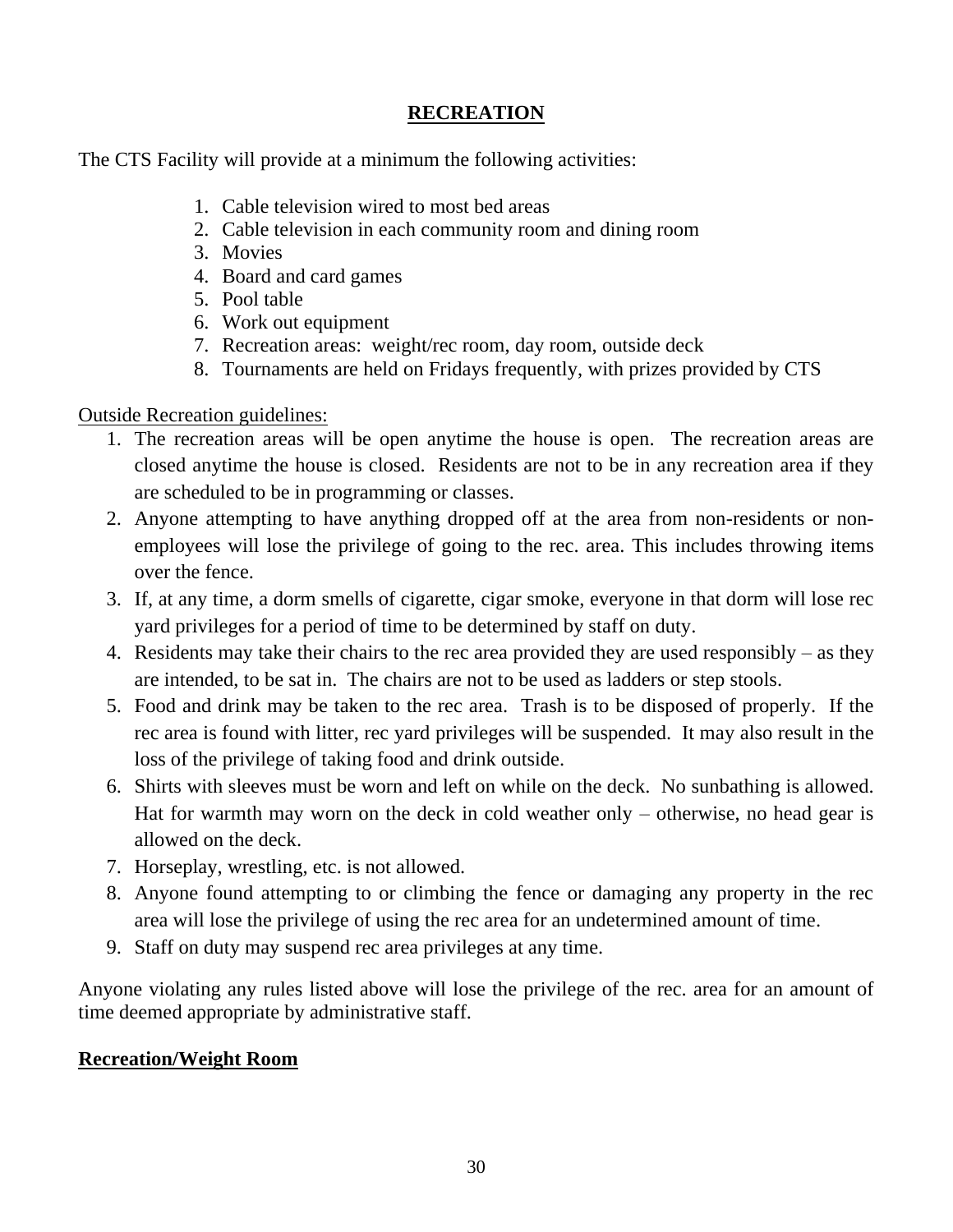CTS provides weight lifting, pool table, and television in the recreation room. Exercise, workout, and weight equipment is used at your own risk. CTS is not responsible for injury sustained while using the equipment. Residents are to be respectful of others – limit your time on the equipment; do not drop and/or break any of the equipment; the television is to be kept down to a reasonable volume; residents are to clean off equipment after use; weights are not to be slammed/dropped on the floor.

## **POINT REWARD SYSTEM**

CTS administers a positive reward system through points. All residents are eligible to participate in the point system – except those in Recovery Focus. Entry into Recovery Focus voids all points, including unredeemed rewards earned at the time of entry to RF. Residents may begin participation after petitioning out of RF.

The point system rules are posted in the lobby. Points are earned from the  $1<sup>st</sup>$  to last day of the month. Residents are required to complete one of several activities outlined on the point sheet by the  $10<sup>th</sup>$  of each month in order to continue participation in the point system.

Point redemption begins on the  $1<sup>st</sup>$  of the following month. Point redemption sheets must be turned in to **management staff** by noon on the 3<sup>rd</sup> of the following month. **Any redemption sheets turned in after that time will be forfeited.** Once points are redeemed, changing rewards is not allowed. Unused points will not carry to the next month. Point rewards cannot be backdated.

Please stay up to date on guidelines by reading the rules and points sheets every month. Ensure that you are using the most recent version of the Point Award Sheet and Point Redemption Sheet. They are updated frequently. Residents will be notified when updates are made.

# **TRANSPORTATION**

If needed, residents will be provided bus tokens for program related activities. Staff may provide transportation in emergency situations only.

# **GRIEVANCE PROCEDURE**

Residents who have a problem or complaint should first address the issue with their Counselor. Residents have the right to file a grievance utilizing the facility's grievance procedure – through the Telmate tablets – paper grievances will not be accepted. Grievance forms are available for all residents and will be reviewed by the Director. Residents are encouraged to attempt to resolve the grievance informally whenever possible.

Residents may use the grievance process to report a PREA violation.

If resolution is not satisfactory, residents may then file a Grievance to be forwarded to the Facility Director or Assistant Director or SAP Coordinator.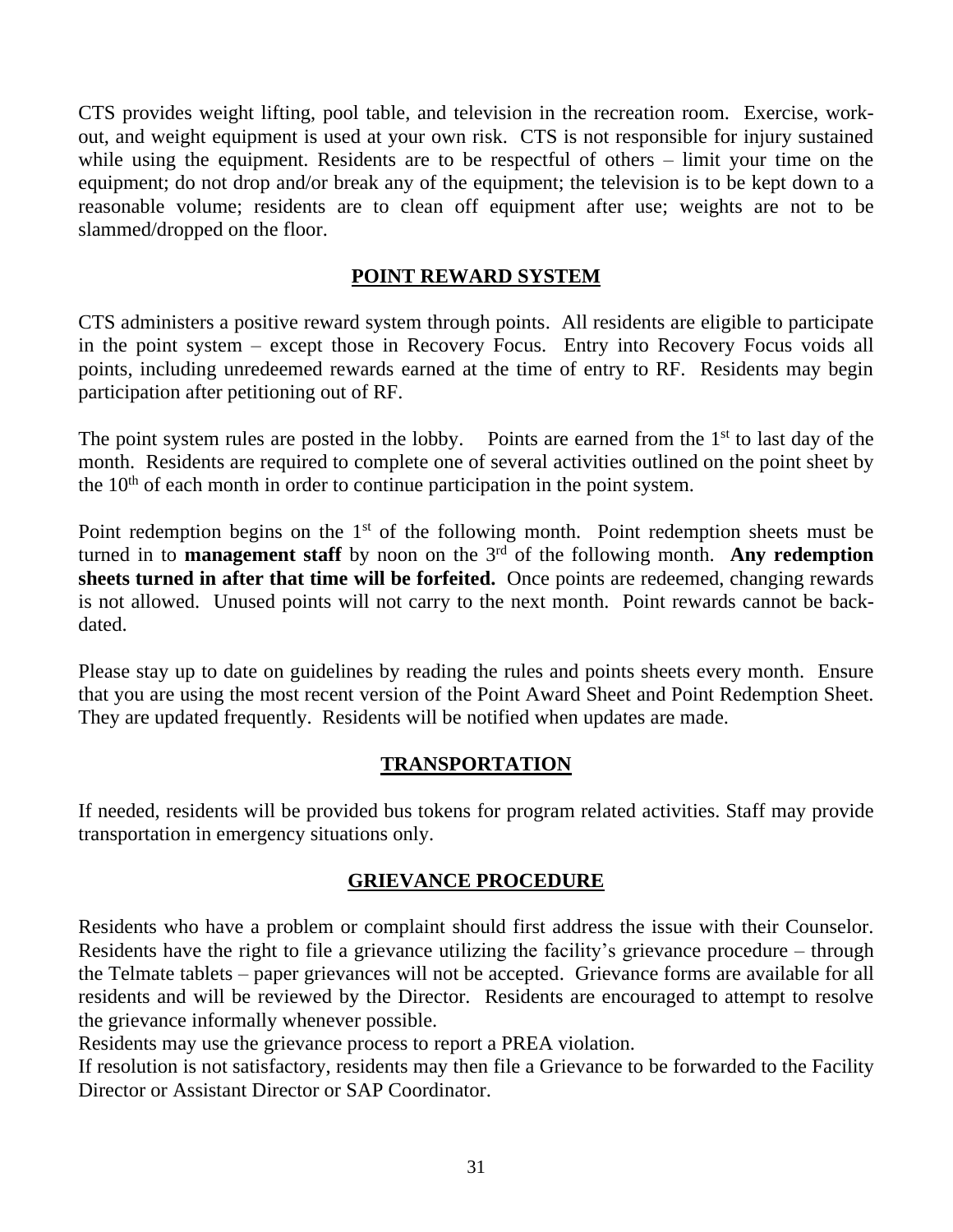If resolution is still not satisfactory, residents are to write to (do not call) the Department of Corrections – attaching in house grievance responses.

Contract Management Branch 672 David Avenue Danville, Kentucky 40422

#### **All CTS residents may file appeals with:**

Bill Seabold, CTS Vice President of Operations or Steve Smith, CTS Executive Vice President 1115 South 4th Street, Louisville, Kentucky 40203

## **PRISON RAPE ELIMINATION ACT**

The Prison Rape Elimination Act of 2003 (PREA) was enacted by Congress to address the problem of sexual assault of persons in the custody of U.S. correctional agencies. The Act applies to all public and private institutions that house adult or juvenile offenders and is also relevant to community-based agencies. Major provisions of the PREA include development of standards for detection, prevention, reduction, and punishment of prison rape; Collection and dissemination of information on the incidence of prison rape; and Award of grant funds to help state and local governments implement the purposes of this Act. The following information is provided for your information and protection:

#### **Sexual Abuse/Assault Prevention/Awareness/Intervention PREA – Prison Rape Elimination Act**

All residents will receive PREA training information, including residents who transfer from another facility where they may have received the same training.

It is policy that any interaction of a sexual nature between residents or staff and residents is prohibited and there is **ZERO** tolerance for violations. For the purpose of this policy, sexual behavior is defined as:

Verbal or physical conduct of a sexual nature directed toward an inmate by another inmate, or by staff members, agents or volunteers of a correctional facility, department or private organization. Sexual misconduct by corrections staff against a prisoner…is prohibited by policy. Sexual misconduct, as it relates to prisoners, is: a sexual advance, welcome or not, by an inmate, staff member, agent or volunteer of a corrections agency, department or private organization. It is illegal and a violation of Federal Law.

**Inmate on Inmate Sexual Abuse/Assault:** One or more residents engaging in, or attempting to engage in a sexual act with another resident. The use of threats, intimidation, inappropriate touching, or other actions and/or communications by one or more inmates aimed at coercing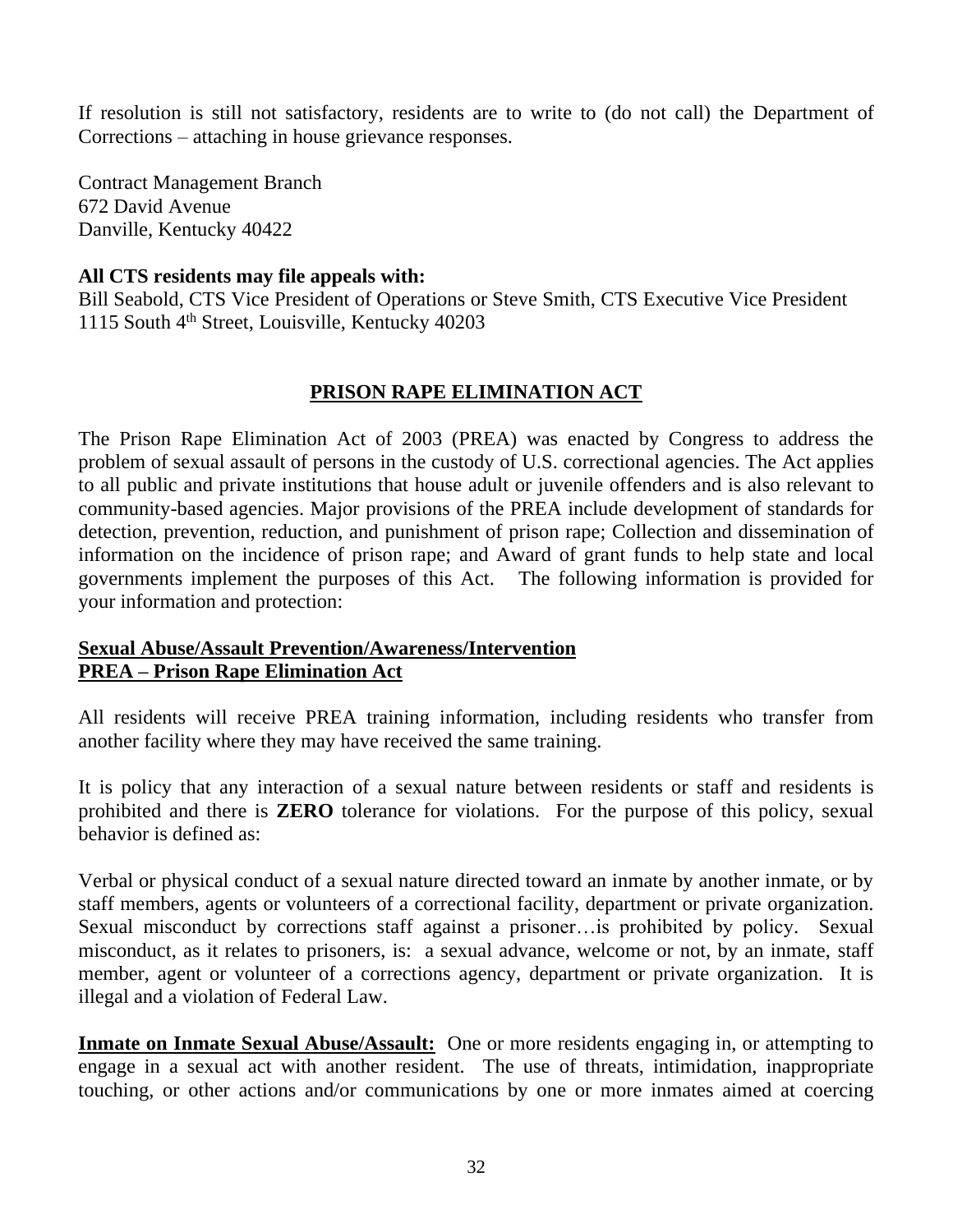and/or pressuring another inmate to engage in a sexual act. Sexual acts or contacts between residents even when no objections are raised, are prohibited.

**Staff on Inmate Sexual Abuse/Assault**: Engaging in, or attempting to engage in a sexual act with any resident, including the intentional touching of an inmate's genitalia, anus, groin, breast, inner thigh, or buttocks with the intent to abuse, humiliate, harass, degrade, arouse, or gratify the sexual desire of any person. Sexual acts or contacts between a resident and a staff member, even when no objections are raised, are illegal.

**Sexual harassment:** Repeated and unwelcome sexual advances, request for sexual favors, or verbal comments, gestures, or actions of a derogatory or offensive sexual nature by one resident toward another; and,

Repeated verbal comments or gestures of a sexual nature to a resident by a staff member, contractor, volunteer, including demeaning references to gender, sexually suggestive or derogatory comments about body or clothing, or obscene language or gestures.

# **REPORTING SEXUAL ABUSE/ASSAULT/HARASSMENT**

If you are a victim of sexual abuse/assault/harassment by another resident or employee, or you witness or suspect a sexual assault/abuse/harassment of another resident, you may privately report it by speaking to any CTS staff, asking to see the Director or Assistant Director on an emergency basis, by filing a grievance, writing or calling Probation & Parole or the Department of Corrections (contact info posted on bulletin board), placing a letter in one of the outgoing mailboxes located on each floor, passing the information to a third party to report it (another resident, your family/friends, etc) . You may file a report either anonymously or as identified. Residents are not to file or attempt to file a report of abuse with a staff member who is subject of the allegation. Reports may also be filed by calling the PREA hotline – the phone number is posted near the phone in every dorm (833-362-7732). The call is a free call that requires no calling card. Receiving assistance in regard to sexual abuse can be obtained by calling this number as well.

Allegations of abuse are taken very seriously and no resident should feel concerned about retaliation as a result of filing a report. CTS has a zero-tolerance policy and will fully investigate every allegation to ensure the safety of all residents. Investigations will be completed and decision rendered in no less than 90 days of receiving the report.

Residents who file or cooperate in the investigation of a PREA allegation will be monitored for retaliation from others for no less than 90 days. Residents filing a report will be notified in writing of the outcome of the investigation as soon as the investigation is complete.

Residents may seek the assistance of third parties in filing for administrative remedy relating to allegations, this includes, but is not limited to: other residents, family members, attorneys, CTS staff, community advocates. PREA reports will be accepted in many forms: from the PREA hotline; phone calls from family, friends, concerned citizens; written reports to staff; through